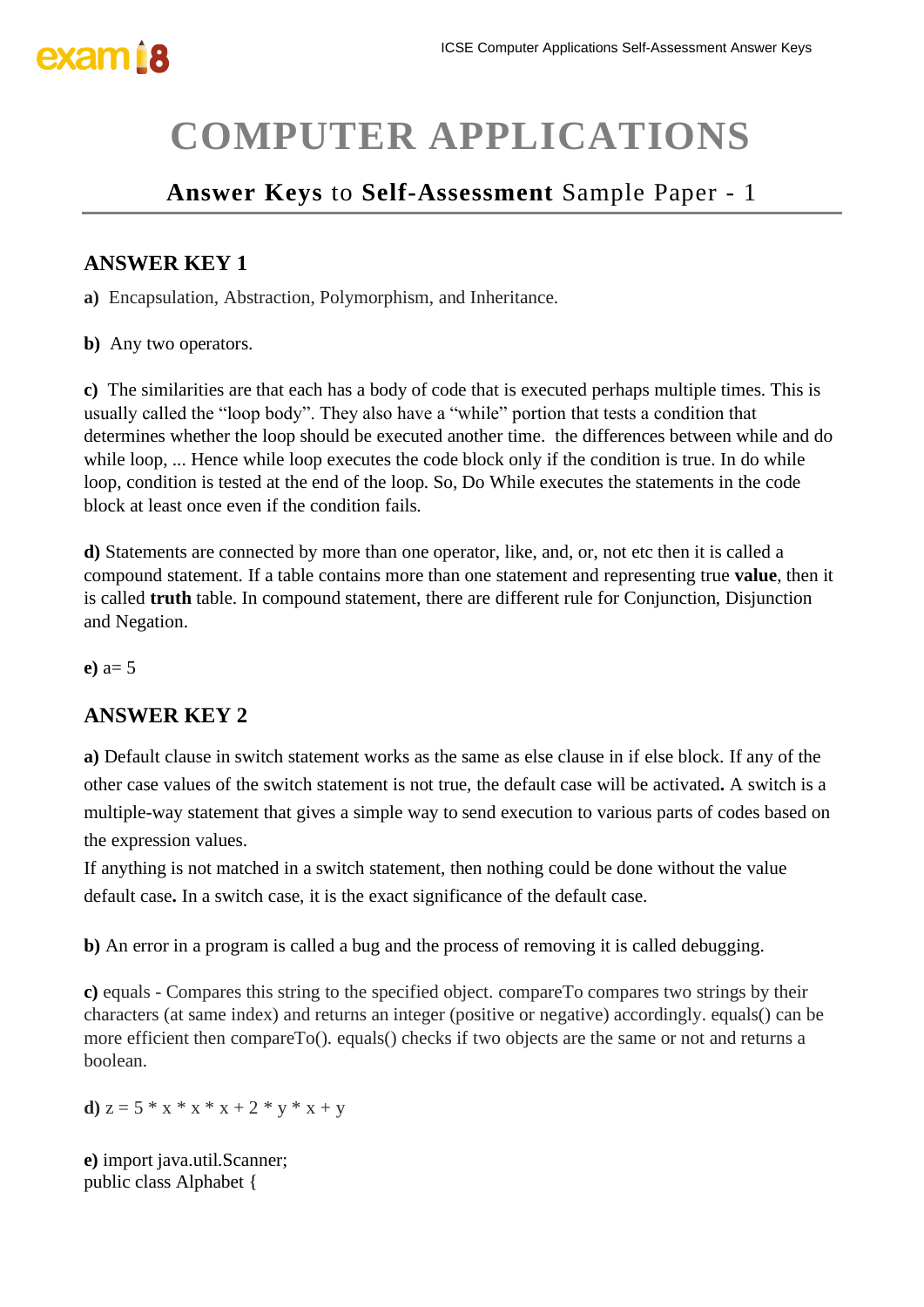```
public static void main(String[] args) {
       Scanner input = new scanner(System.in);
       char var ;
       System.outp.print("Enter A Charecter: ");
       var = input.nextChar();if( (var == 'a' && xar <= 'z') || (var >= 'A' && xar <= 'Z'))System.out.println(var + " is an alphabet.");
    else
      System.out.println(var + " is not an alphabet.");
 }
}
```
### **ANSWER KEY 3**

**a)** The **new operator** is used in Java to create **new** objects. **Keyword** 'THIS' in Java is a reference variable that refers to the current object. "this" is a reference to the current object, whose method is being called upon.

**b**)  $x[5]$  %2 ==0

**c)** A constructor in Java is a block of code like a method that is called when an instance of an object is created. A constructor is needed to initialise data members with legal initial values.

```
d) 1
    7
e) 
1-int n
2-1
3-i4-n++5- p = getresult(5)f) 08
```
**g)** java. lang package  *java*.util

**h)** A string buffer is like a String but can be modified. It contains some particular sequence of characters, but the length and content of the sequence can be changed through certain method calls. They are safe for use by multiple threads. Every string buffer has a capacity.

### **ANSWER KEY 4**

import java.util. \* ;

class Telephone {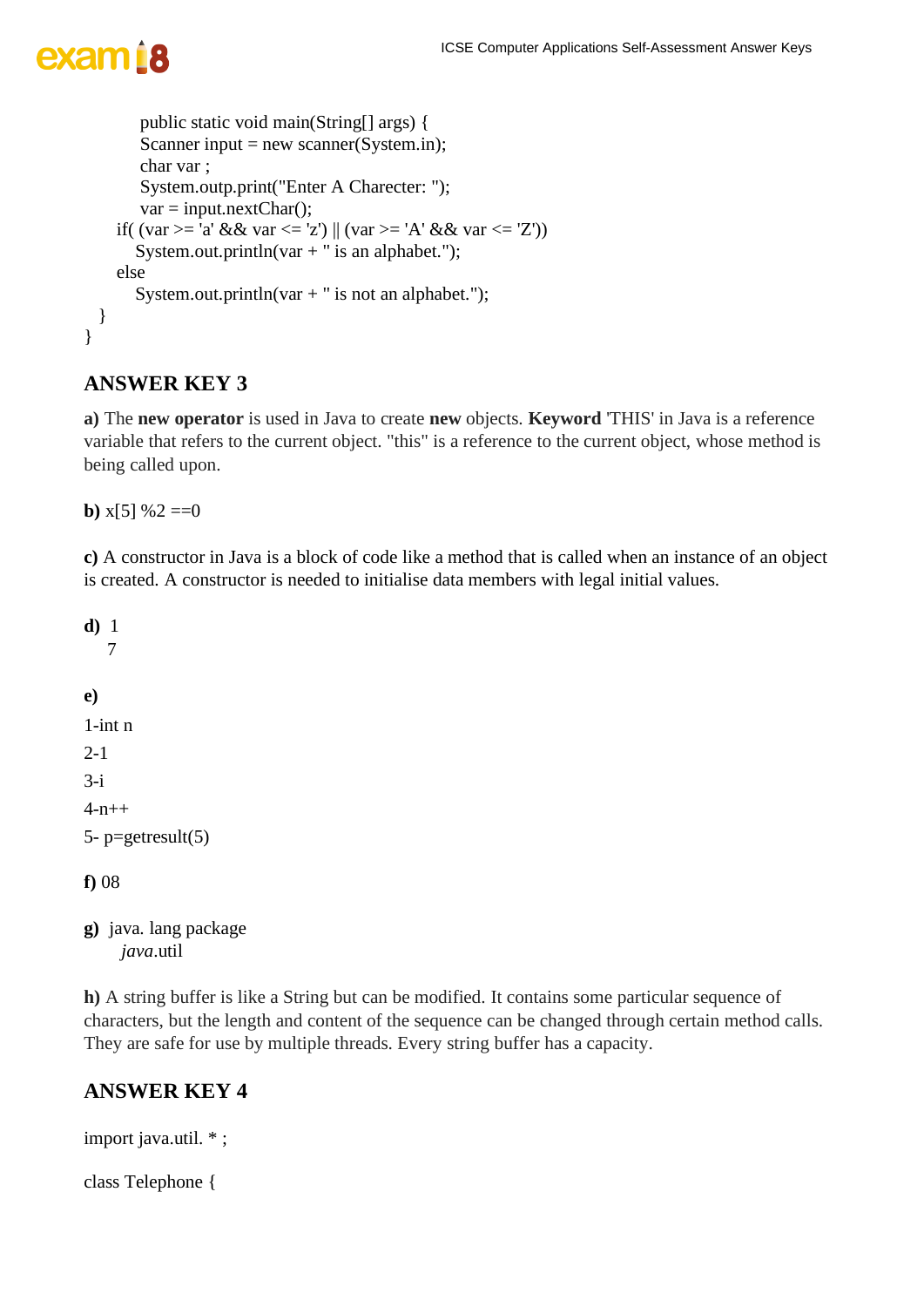#### ICSE Computer Applications Self-Assessment Answer Keys



```
 int prv,
 pre,
 call;
 String name;
 double amt,
 total;
 void input() {
 Scanner sc = new Scanner(System. in); System.out.println("Enter the previous meter reading: ");
 prv = sc.nextInt(); System.out.println("Enter the present meter reading: ");
 pre = sc.nextInt(); ystem.out.println("Enter the name: ");
 name = sc.nextLine(); }
 void cal() {
 call = pre - prv;if (call \leq 100) amt = 0;
 else if (call > 100 && call <= 200) amt = 0 * 100 + (call - 100) * 0.90;
 else if (call > 200 && call <= 400) amt = 0 * 100 + 100 * 0.90 + (call - 200) * 0.80;
 else amt = 0 * 100 + 100 * 0.90 + 200 * 0.80 + (call - 400) * 0.70;total = amt + 180;
 }
 void display() {
```
System.out.println("Name\t\tCalls Made\t\tAmount\t\tTotal Amount");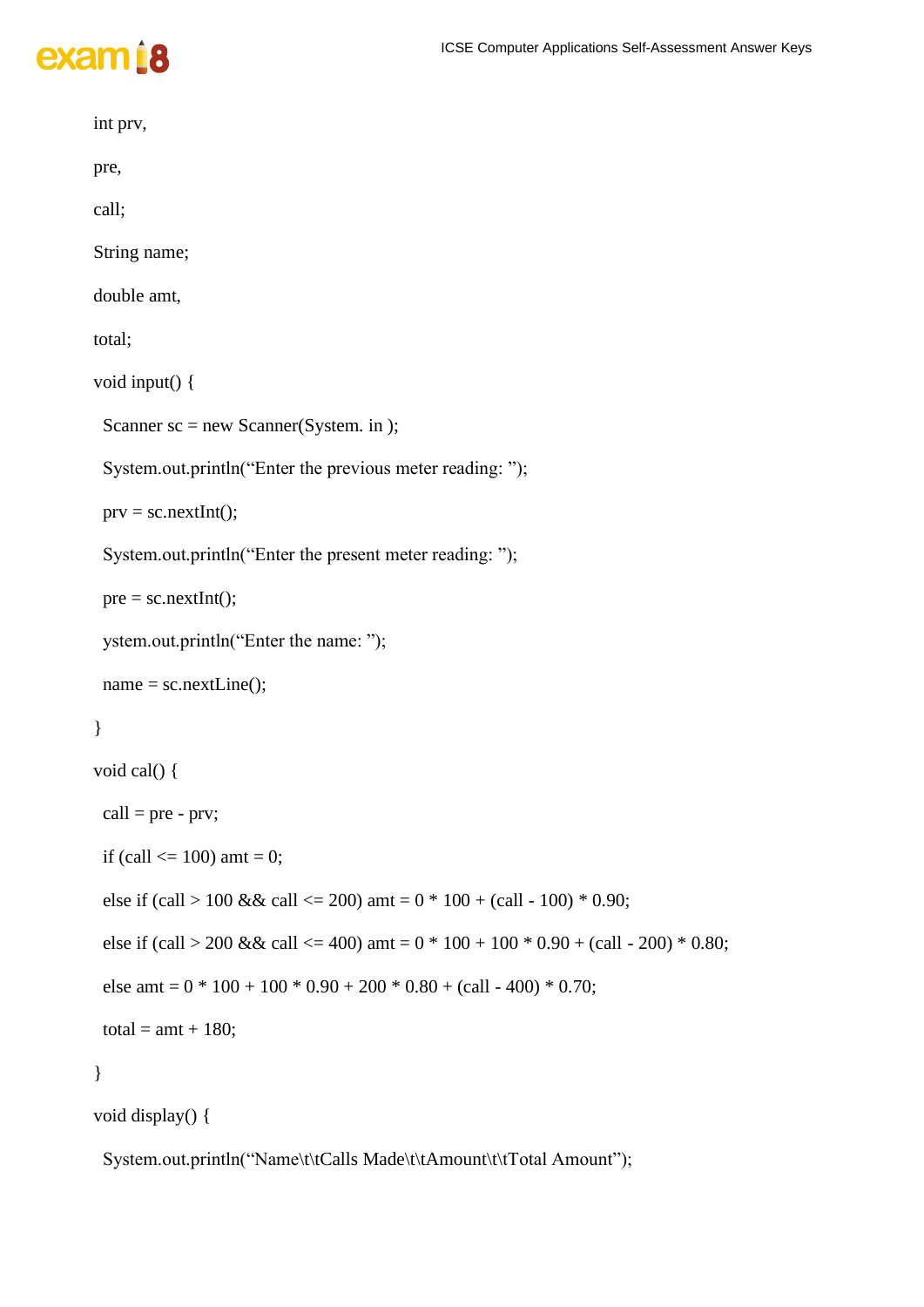```
System.out.println(name + "\t\t" + call + "\t\t" + amt + "\t\t" + total);
```
}

```
 public static void main(String args[]) {
```
Telephone ob  $=$  new Telephone();

ob.input();

ob.cal();

ob.display();

```
 }
```

```
}
```
### **ANSWER KEY 5**

```
import java.io. * ;
class StringSort {
  public static void main(String a[]) throws IOException {
   BufferedReader br = new BufferedReader(new InputStreamReader(System. in ));
   System.out.print("Enter a String: ");
   String ao = br.readLine();
  char[] arr = ao.toCharArray();
  int l = ao.length();
   char temp;
  for (int i = 0; i < l - 1; i++) {
    for (int j = 0; j < l - i - 1; j + + ) {
     if \text{(arr[i]} > \text{arr[i]} + 1\text{]}temp = arr[i];\ar[r][j] = \ar[r][j + 1];arr[j + 1] = temp; }
     }
    }
  String a1 = String.valueOf(arr);
  System.out.print("String after Sorting: " + a1);
  }
}
```
### **ANSWER KEY 6**

import java.util.Scanner;

public class BubbleSort {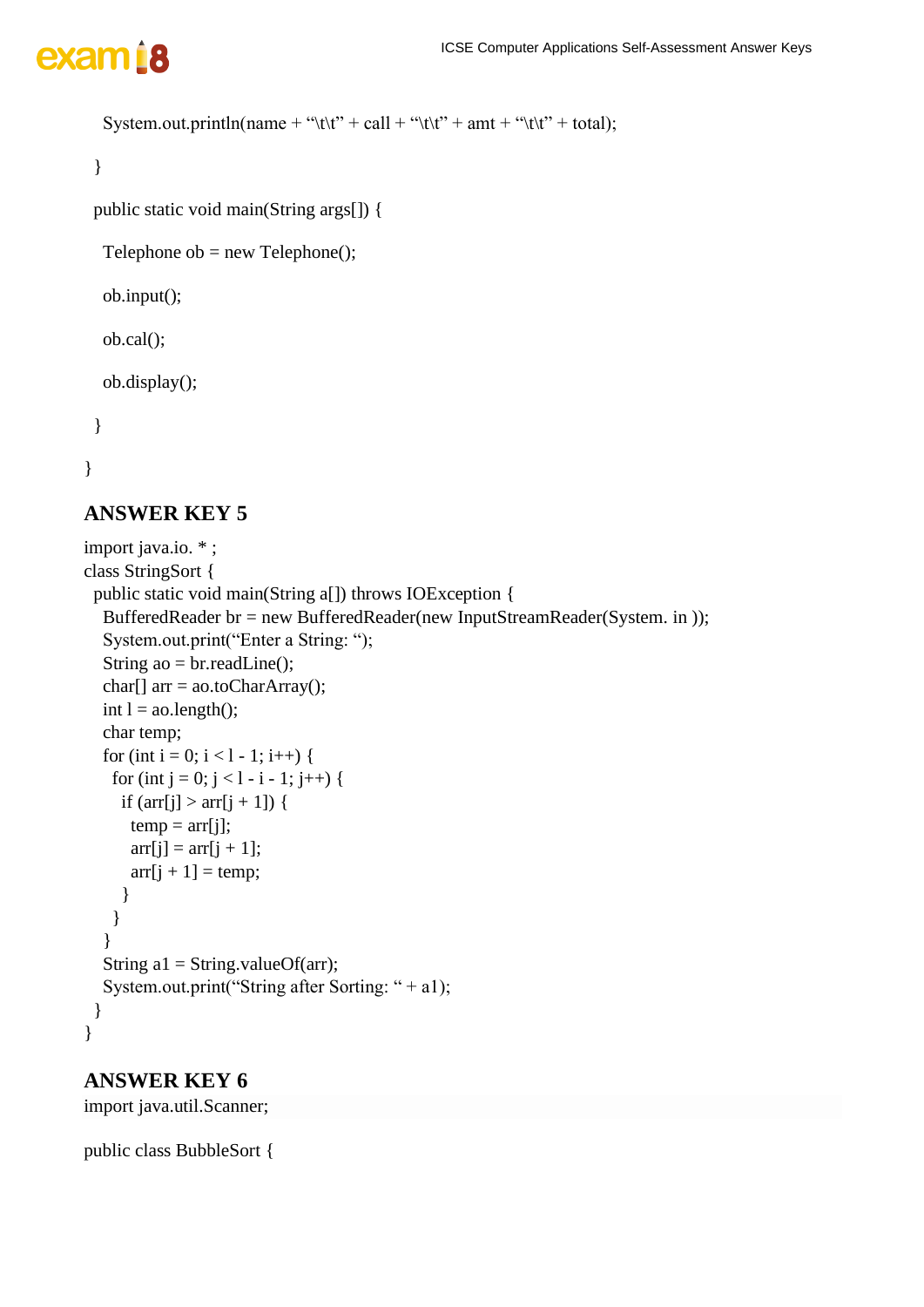# exam B

```
 public static void main(String[] args) {
  Scanner scanner = new Scanner(System.in);
   System.out.println("Enter ten numbers:");
  int[] numbers = new int[10];
  for (int i = 0; i < 10; i++) {
     numbers[i] = scanner.nextInt(); }
  for (int i = 0; i < 10; i++) {
     for (int j = 0; j < 10 - i - 1; j++) {
       if (numbers[j] < numbers[j + 1]) {
          int temp = numbers[j];
          numbers[j] = numbers[j + 1];numbers[i + 1] = temp; }
      }
    }
   System.out.println("Sorted Numbers:");
  for (int i = 0; i < 10; i++) {
      System.out.println(numbers[i]);
   }
 }
```
### **ANSWER KEY 7**

}

import java.util.Scanner;

```
public class Menu {
       public static void main(String[] args) {
               Scanner scanner = new Scanner(System.in);
               System.out.println("1. Floyd's triangle");
               System.out.println("2. ICSE Pattern");
               System.out.print("Enter your choice: ");
               int choice = scanner.nextInt();
               switch (choice) {
               case 1:
                       System.out.print("Enter n (number of lines): ");
                       int n = \text{scanner.nextInt}();
                       int currentNumber = 1;
                       for (int i = 1; i <= n; i++) {
                              for (int j = 1; j <= i; j ++) {
                                      System.out.print(currentNumber + " ");
                                      currentNumber++;
                               }
                              System.out.println();
                       }
                       break;
               case 2:
                       System.out.print("Enter word: ");
                       String word = scanner.next();
```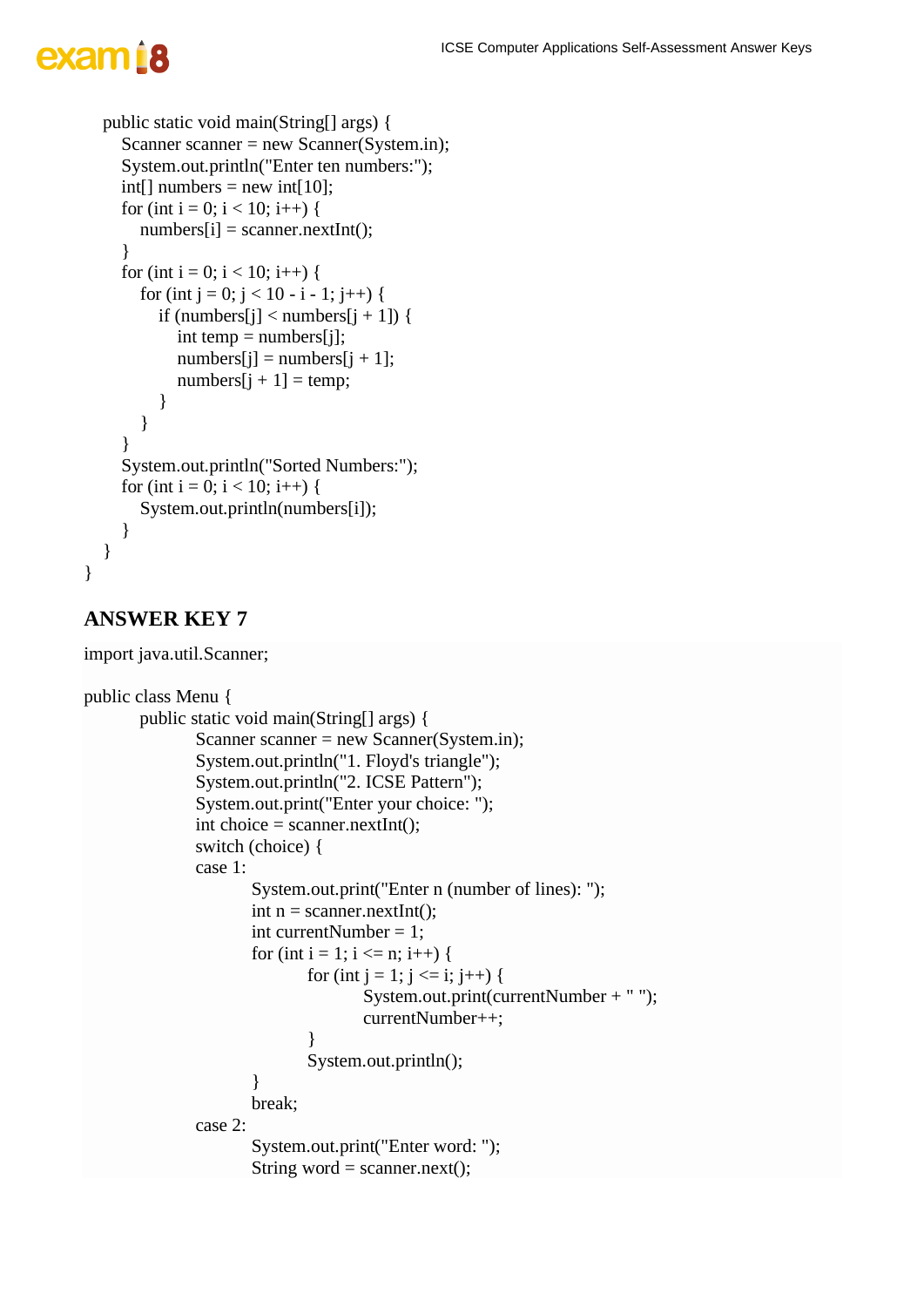## exam B

```
for (int i = 0; i < word.length(); i++) {
                               for (int j = 0; j <= i; j++) {
                                       System.out.print(word.charAt(j) + "");
                               }
                               System.out.println();
                       }
                       break;
               default:
                       System.out.println("Invalid choice");
                       break;
                }
        }
}
```
### **ANSWER KEY 8**

```
import java.io.*;
class Letters{
   public static void main(String args[])throws IOException{
      BufferedReader br = new BufferedReader(new InputStreamReader(System.in));
      System.out.print("Enter the sentence: ");
      String s = br.readLine().toUpperCase();
     int count = 0;
     String word = new String();
     for(int i = 0; i < s.length(); i++){
       char ch = s.charAt(i);
        switch(ch){
           case ' ':
           case '.':
           case '?':
           case '!':
          if(word.charAt(0) == 'A')
              count++;
          word = new String();
           break;
           default:
          word += ch;
         }
      }
     System.out.println("Total number of words starting with letter 'A' = " + count);
   }
}
```
### **ANSWER KEY 9**

class coprime {

```
 static void main(int n, int m) {
```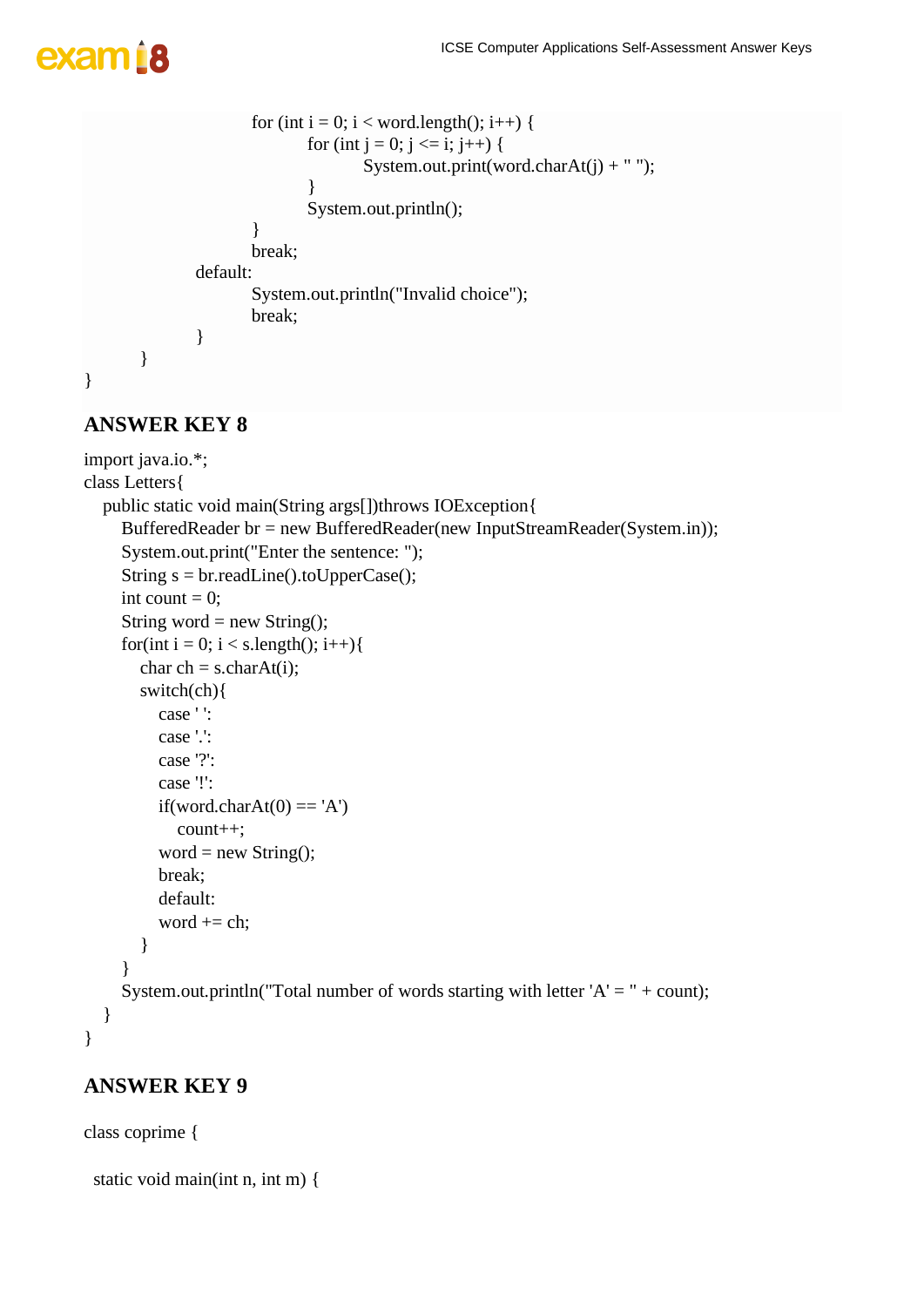# exam<sup>18</sup>

```
int k = Math.min(n, m);int v = 0;
for (int a = 1; a \leq k; a^{++}) {
 if (n % a = 0 & 0 & 0 \text{ m} % a = 0) {
   v++;
  }
 }
if (v == 1) {
  System.out.println("co-prime number");
 }
 else {
  System.out.println("Not a co-prime number");
```
 } }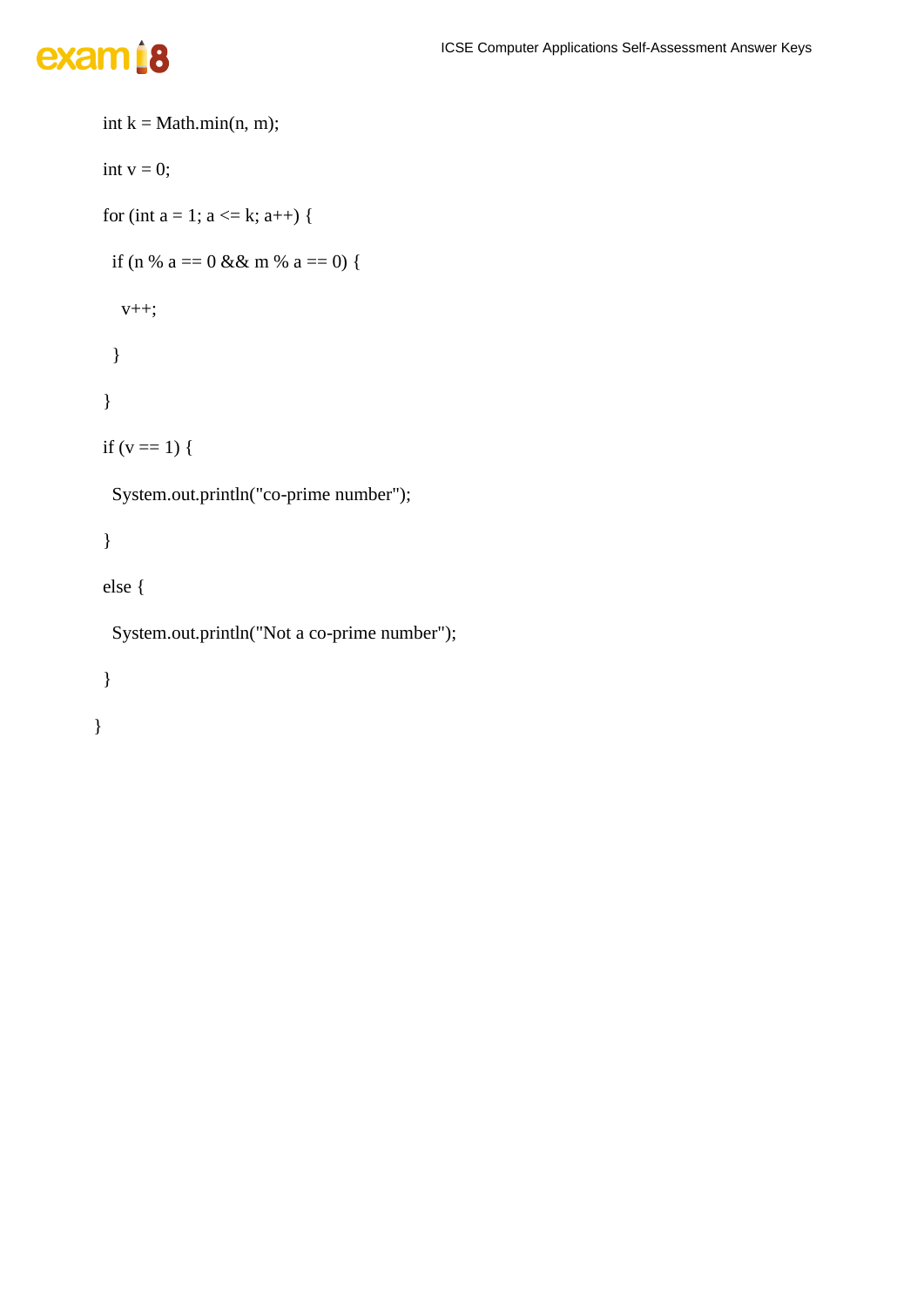# **COMPUTER APPLICATIONS**

### **Answer Keys** to **Self-Assessment** Sample Paper - 2

### **ANSWER KEY 1**

**(a)** abstraction refers to the act of representing essential features without including the background details or explanations.

**(b)** Searching allows us to find an element in an array. Sorting allows us to arrange the array elements in a particular order.

**(c)** The isUpperCase() method checks if a given character is in uppercase or not. The toUpperCase() method converts a given character to uppercase.

**(d)** The public members can be accessed by anyone.

The private members allow only the methods of the same class to access them.

#### **(e)**

- (i) char primitive data type.
- (ii) arrays non-primitive data type.
- (iii) int primitive data type.
- (iv) classes non-primitive data type.

### **ANSWER KEY 2**

(a)  $++$ , %, >=, &&

**(b)**

(i) System.out.println("Java"); Method invocation

- (ii) costPrice  $= 457.50$ ; Assignment
- (iii) Car hybrid = new Car(); Object creation
- (iv) petrolPrice++; Increment

#### **(c)**

(i) The switch statement tests for one variable, whereas the if-else statement tests for multiple variables.

(ii) The switch statement only tests for equality, whereas the if-else statement can test for any type of condition.

**(d)** An infinite loop is one that keeps on executing repeatedly because its terminating condition is either missing or is never reached.

 $for(:.)$ 

System.out.println("Java");

**(e)** A constructor is a member function with the same name as its class. It is used to initialize the objects of the class with legal initial values.

It is invoked at the time of object creation.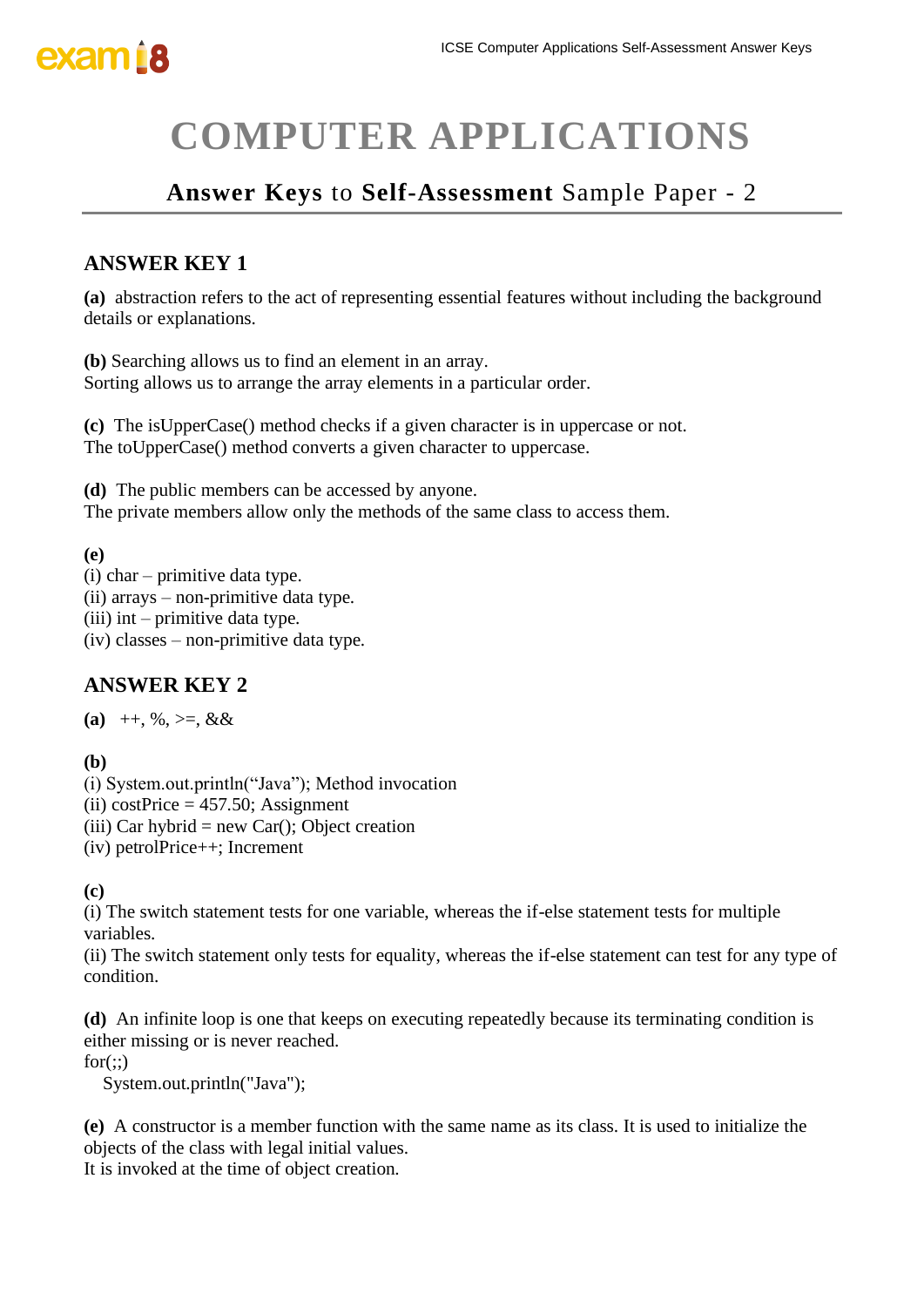

### **ANSWER KEY 3**

```
(a) 
(i) "MISSISSIPPI".indexOf('S') + "MISSISSIPPI".lastIndexOf('I')
2 + 10 = 12(ii) "CABLE".compareTo("CADET")
66 - 68 = -2(b)
(i) Math.ceil(4.2)
5.0
(ii) Math.abs(-4)
4
```
**(c)** Parameterized constructor are the ones that receive parameters and initialize objects with received values.

**(d)**  $T = Math.sqrt(A * A + B * B + C * C)$ 

**(e)** System.out.print( $((x % 2 == 0)$ ? "EVEN": "ODD"));

**(f)** int m =  $5$ , n = 10; for(;  $n \ge 1$ ; n--) System.out.println(m \* n);

**(g)** Primitive data types come as part of the language. Composite data types are constructed from primitive data types.

```
(h)
OUTPUT:
5
10
The body of the loop executes 3 times.
(i) a == a+++++a+--a+ a--; when a = 7.
a = a + a + + + a + a - a + a-;
= 7 + 7 + 9 + 8 + 8= 14 + 9 + 8 + 8= 23 + 8 + 8= 31 + 8= 39.(j) (i) isLetterOrDigit(char) – boolean
(ii) replace(char, char) – String
```
### **ANSWER KEY 4**

import java.io.\*; class BookFair{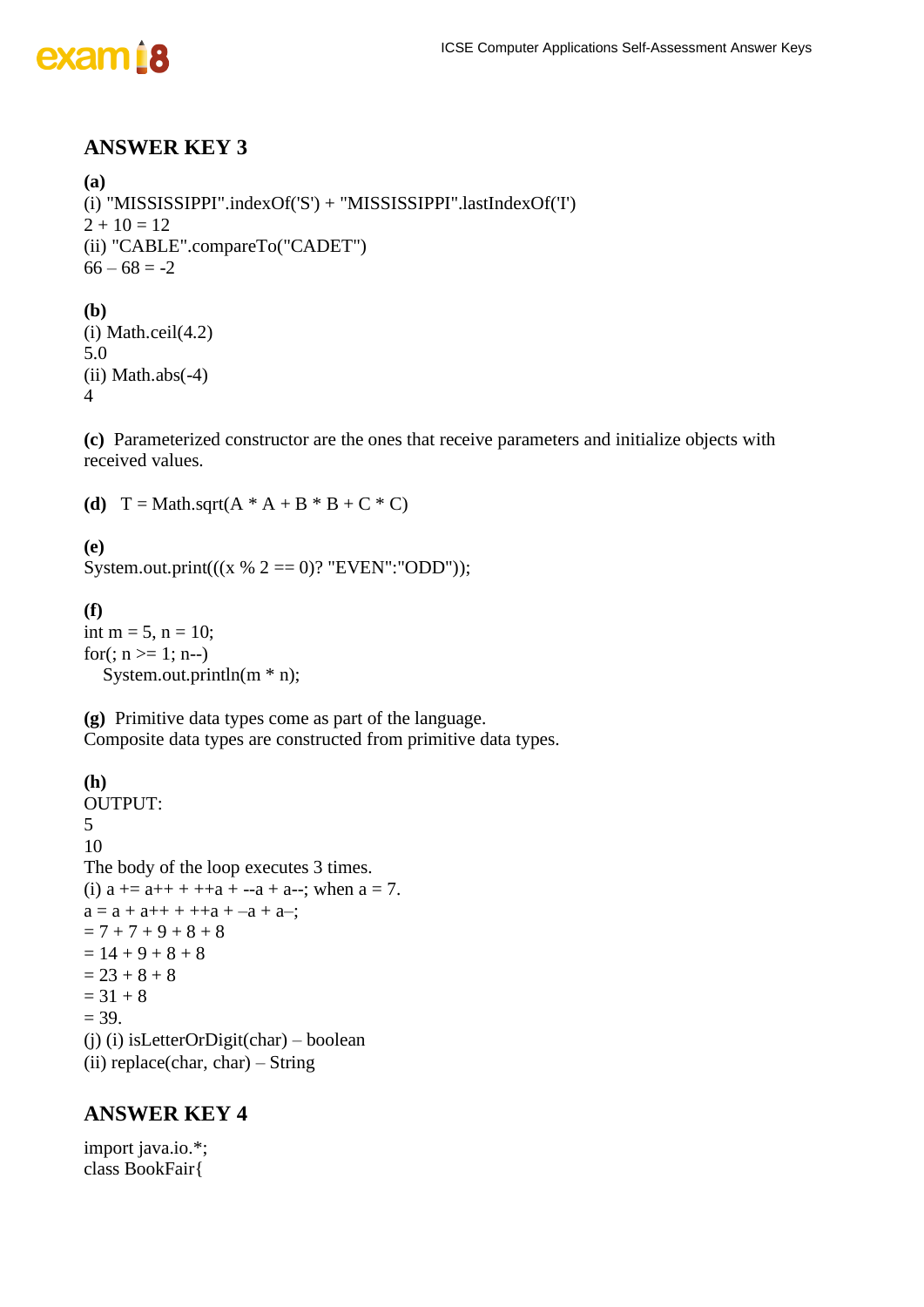# exam B

```
 String bName;
   double price;
   public BookFair(){
    bName = new String();price = 0.0;
   }
   public void input()throws IOException{
     InputStreamReader in = new InputStreamReader(System.in);
     BufferedReader br = new BufferedReader(in);
     System.out.print("Book name: ");
    bName = br.readLine(); System.out.print("Book price: ");
     price = Double.parseDouble(br.readLine());
   }
   public void calculate(){
    if(price \le = 1000.0) price -= 2.0 / 100 * price; else if(price > 1000.0 & & price \le 3000.0)
        price -= 10.0 / 100 * price;
     else
       price = 15.0 / 100 * price;
   }
   public void display(){
     System.out.println("Book name: " + bName);
     System.out.println("Book price: Rs. " + price);
   }
   public static void main(String args[])
   throws IOException{
    BookFair obj = new BookFair();
     obj.input();
     obj.calculate();
     obj.display();
   }
}
```
### **ANSWER KEY 5**

import java.util.Scanner;

```
public class KboatExpression
\left\{ \right. public static void main(String args[]) {
     Scanner in = new Scanner(System.in);
      System.out.print("Enter the value of a: ");
     int a = in.nextInt();
      System.out.print("Enter the value of b: ");
     int b = in.nextInt();
```

```
 System.out.print("Enter the value of c: ");
```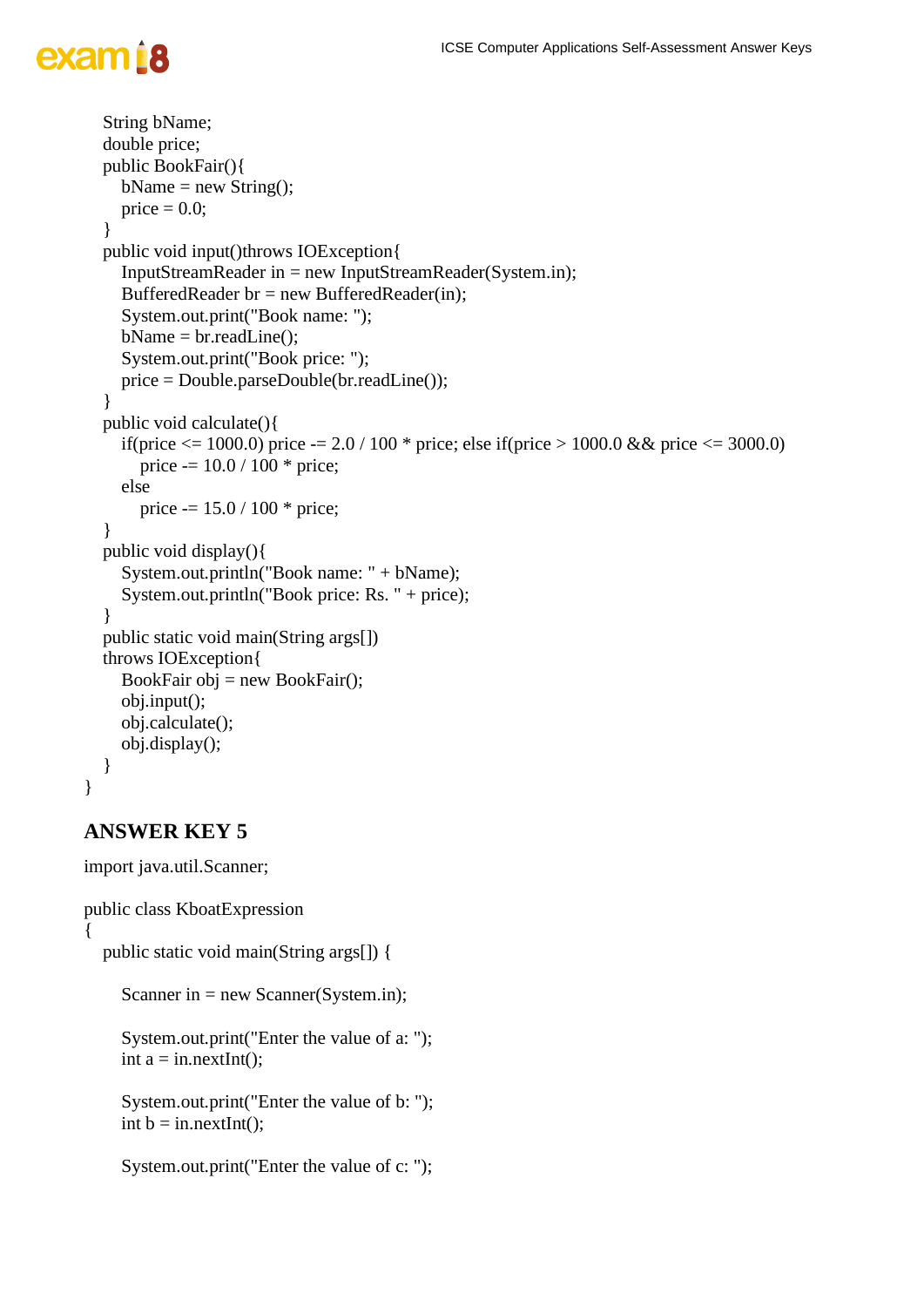}

```
int c = in.nextInt();
```

```
double exp = (1 / Math.pow(a, 2)) + (2 / Math.pow(b, 2)) + (3 / Math.pow(c, 2));long roundedExp = Math.round(exp);
```

```
 System.out.println("Result rounded to whole number: " + roundedExp);
 }
```
### **ANSWER KEY 6**

import java.util.Scanner;

```
public class Kboat20LetterSet
{
   public void findVowelNConsonants() {
     Scanner in = new Scanner(System.in);
      System.out.println("Enter any 20 letters");
     int vc = 0, cc = 0;
     for (int i = 0; i < 20; i++) {
       char ch = in.next().charAt(0);
        ch = Character.toUpperCase(ch);
       if (ch == 'A' \parallelch == 'E' ||ch == T \parallelch == 'O' \parallelch == 'U'vc++;
       else if (ch \geq 'A' \&\& ch \leq 'Z')cc++; }
     System.out.println("Number of Vowels = " + vc);
     System.out.println("Number of Consonants = " + cc);
   }
}
```

```
import java.util.Scanner;
```

```
public class KboatSurnameFirst
{
   public static void main(String args[]) {
    Scanner in = new Scanner(System.in);
     System.out.println("Enter a name of 3 words:");
     String name = in.nextLine();
     /*
```

```
 * Get the last index
 * of space in the string
 */
```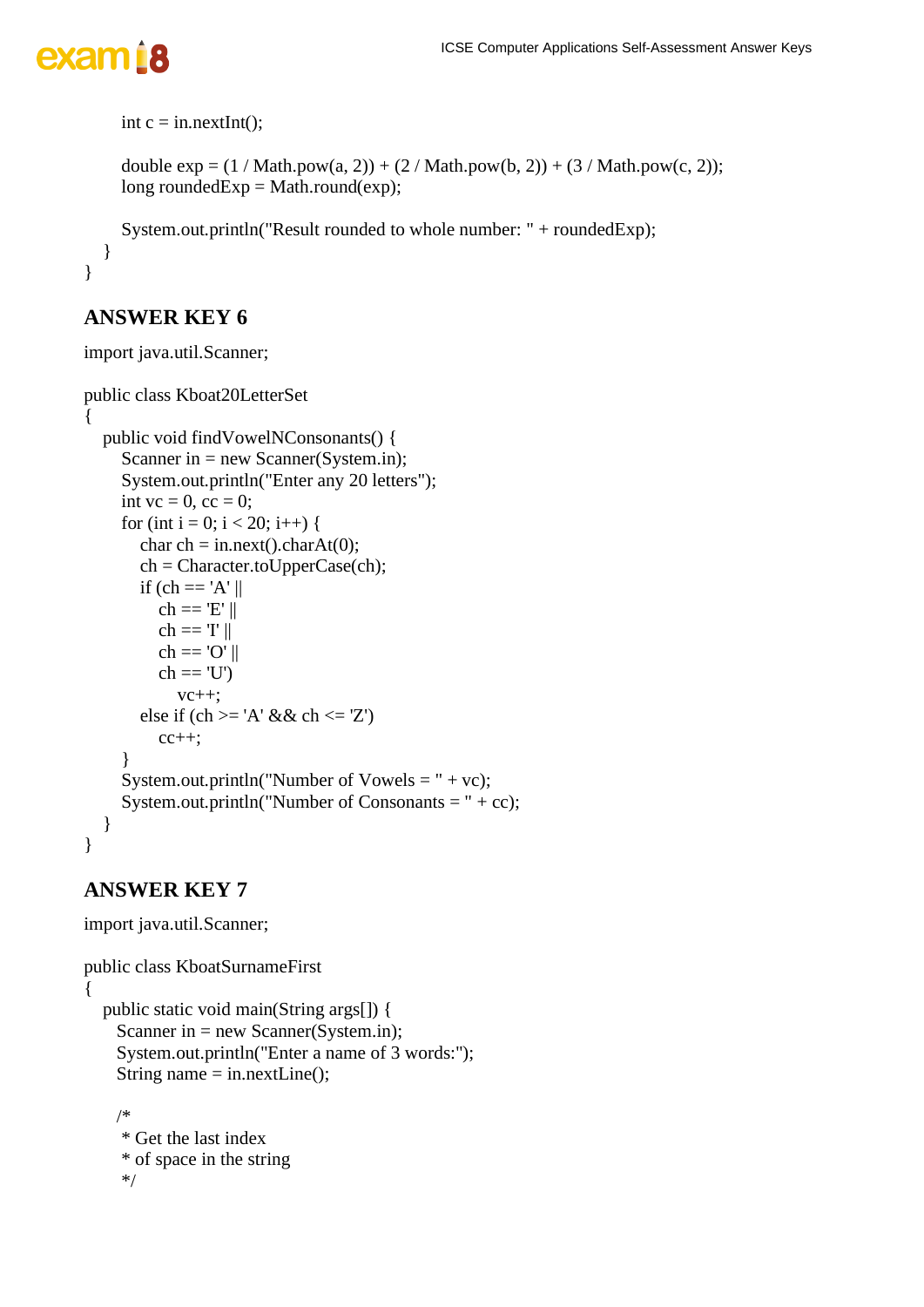```
int lastSpaceIdx = name.lastIndexOf('');
```

```
String surname = name.substring(lastSpaceIdx + 1);
String initialName = name.substring(0, lastSpaceIdx);
```

```
System.out.println(surname + " + initialName);
   }
}
```
## **ANSWER KEY 8**

```
class Overload{
   public static double volume(double r){
     return 4.0 / 3 * 22.0 / 7 * r * r * r; }
   public static double volume(double h, double r){
     return 22.0 / 7 * r * r * h;
   }
   public static double volume(double l, double b, double h){
     return l * b * h;
   }
}
```

```
import java.io.*;
class Menu{
   public static void main(String args[])
   throws IOException{
      InputStreamReader in = new InputStreamReader(System.in);
      BufferedReader br = new BufferedReader(in);
      System.out.println("1. Pattern 1");
      System.out.println("2. Pattern 2");
      System.out.print("Enter your choice: ");
      int choice = Integer.parseInt(br.readLine());
      switch(choice){
        case 1:
       String s = "ABCDE";for(int i = s.length(); i \ge 0; i--)
          System.out.println(s.substring(0, i));
        break;
        case 2:
       s = "BLE";for(int i = 0; i < s.length(); i++){
          char ch = s.charAt(i);
          for(int j = 0; j <= i; j++)
              System.out.print(ch);
           System.out.println();
         }
        break;
        default:
```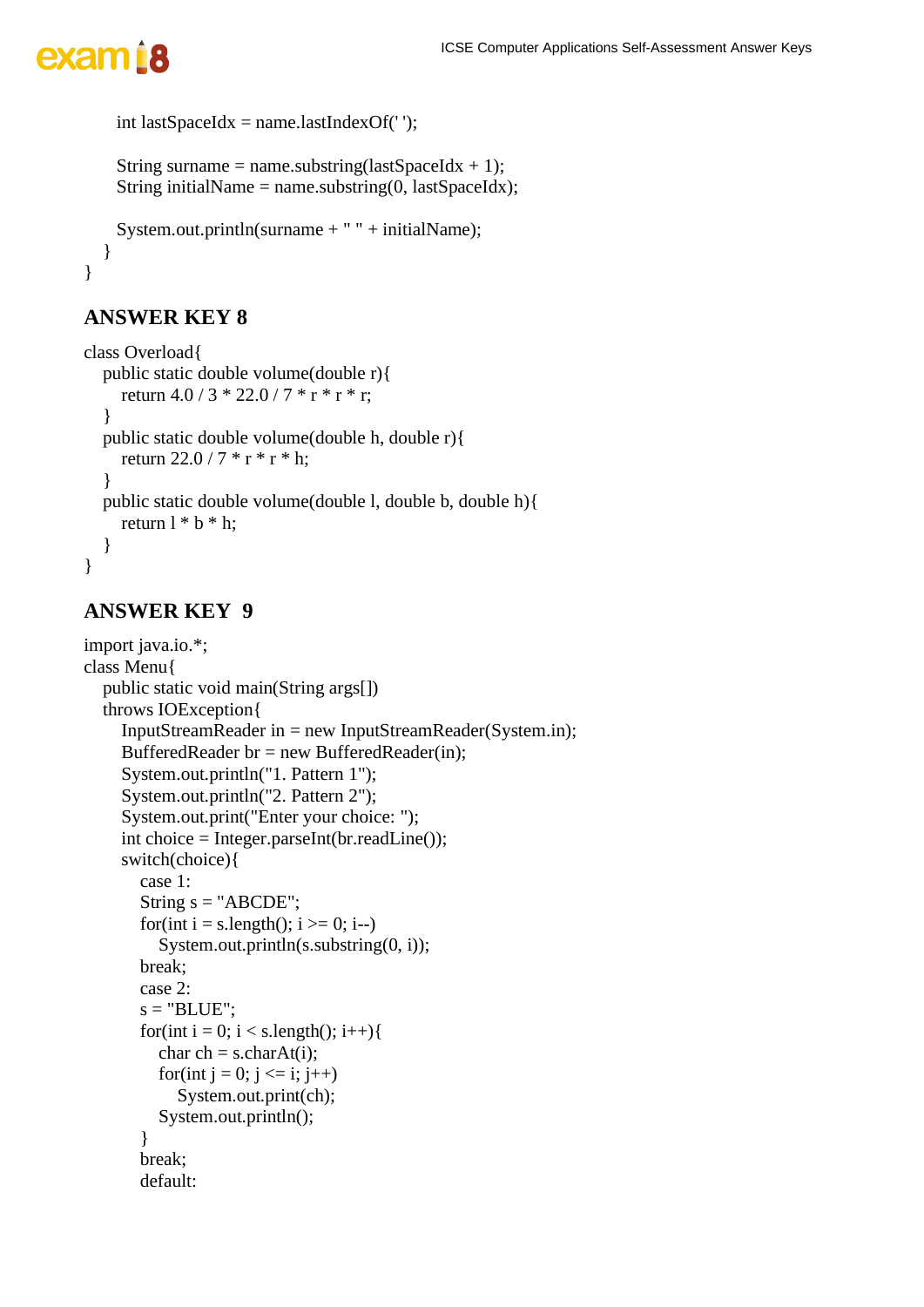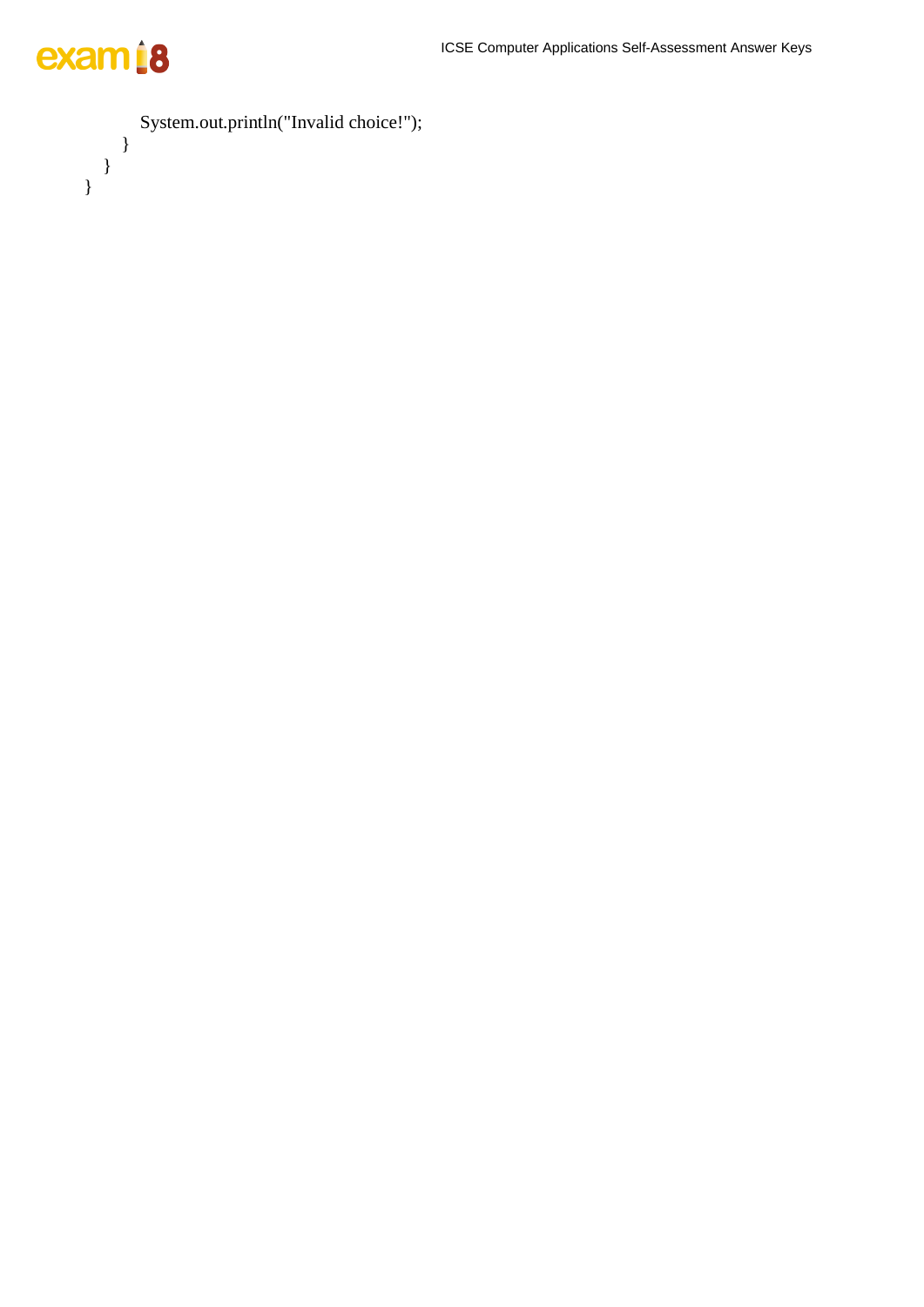# **COMPUTER APPLICATIONS**

### **Answer Keys** to **Self-Assessment** Sample Paper - 3

### **ANSWER KEY 1**

**a)** Data Hiding and Data Abstraction are complementary concepts. Data Abstraction focuses on the observable behaviour of an object, whereas Data hiding, or Data Encapsulation focuses upon the implementation that gives rise to this behaviour. In other words, Data Abstraction cares about what something does but not how it does it. Data Encapsulation cares about how something does what it does such that others do not have to worry about the implementation details. Hence, we can say that Encapsulation is a way to implement Data Abstraction.

**b)** This statement creates a new object of class Employee. The newly created object is assigned to a variable named staff which is of Employee type. The object can be accessed using staff variable.

**c)** A token is the smallest element of a program that is meaningful to the compiler. The different types of tokens in Java are:

Identifiers Literals **Operators** Separators Keywords

**d)**

| uн,                                                                                                    |                                                                                       |  |
|--------------------------------------------------------------------------------------------------------|---------------------------------------------------------------------------------------|--|
| <b>Unary Arithmetic Operator</b>                                                                       | <b>Binary Arithmetic Operator</b>                                                     |  |
| It operates on a single operand                                                                        | It operates on two operands                                                           |  |
| Increment $(++)$ and Decrement $(-)$<br>operators are examples of Unary<br><b>Arithmetic Operators</b> | Multiplication $(*)$ and Division $()$ are examples<br>of Binary Arithmetic Operators |  |

**e)** Java Virtual Machine takes Bytecode as input and converts it into Machine Code one line at a time. This Bytecode can be generated by compiling source code written in any JVM language like Scala, Kotlin, etc not just Java. Hence, Java interpreter is called Java Virtual Machine.

### **ANSWER KEY 2**

**a)** Java provides the following ways to give input in a program:

Using Function Argument.

Using InputStreamReader class.

Using Scanner class.

Using Command Line Arguments.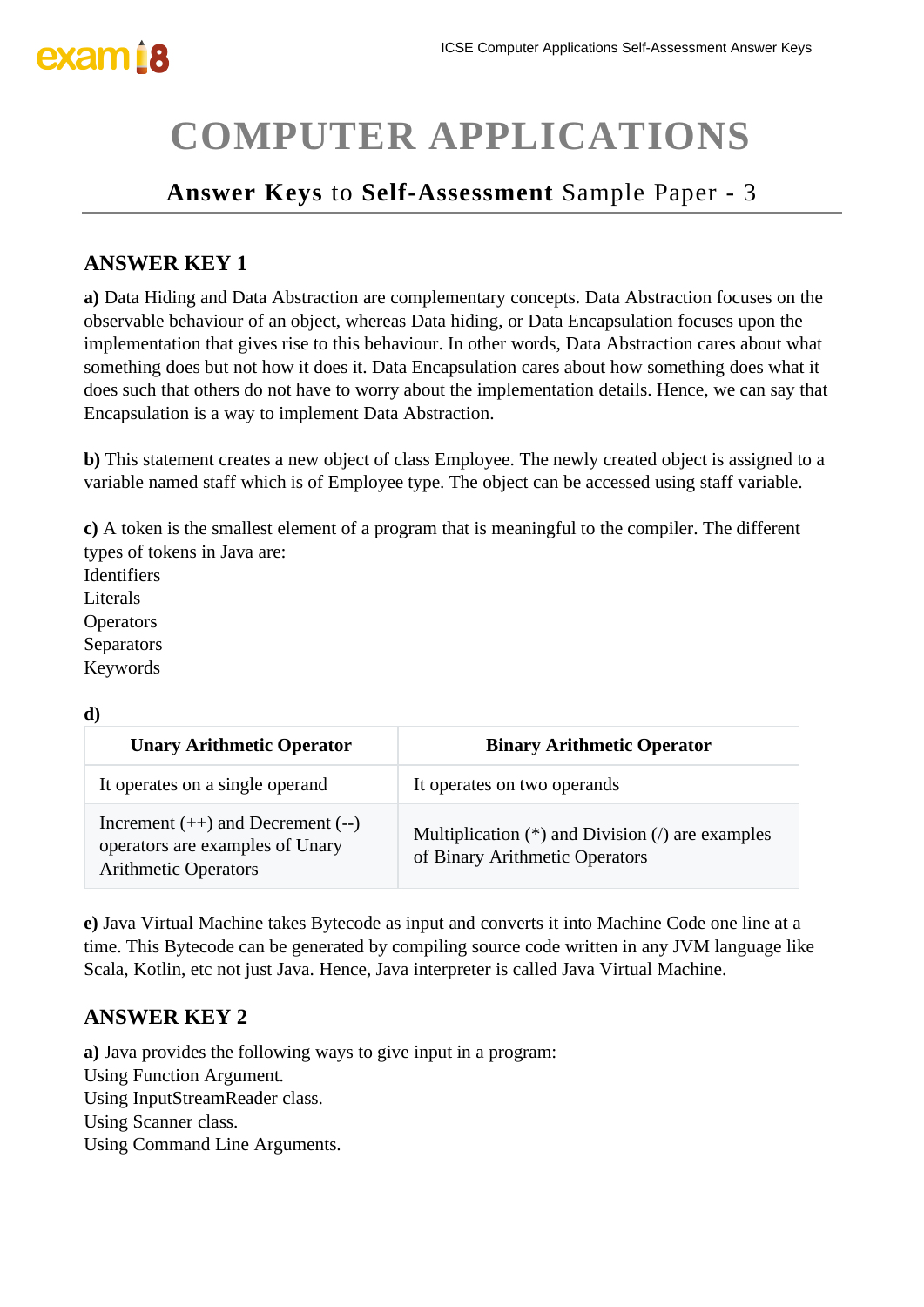**b)** -5.0 -6.0

**c)** System.exit(0) terminates the execution of the program by stopping the Java Virtual Machine which is executing the program. It is generally used when due to some reason it is not possible to continue with the execution of the program.

**d)** for loop is an entry-controlled loop. The following parameters are commonly used in a for loop: An initial value for the loop control variable.

A condition—loop will iterate as long as this condition remains true.

An update expression to modify the loop control variable after every iteration.

Body of the loop which consists of the statements that needs to be repeatedly executed.

**e)** 'break outer' will terminate the loop that is labelled as outer in a nested loop and transfer the program control to the statement just after the loop labelled as outer.

'continue outer' will skip the remaining statements of the nested loop and start the next iteration of the loop that is labelled as outer.

### **ANSWER KEY 3**

**a)** Float.parseFloat() It is used to convert string data into float data. Double.toString() It is used to convert double data to a string.

**b)** The data type that represents a number of similar or different data under single declaration is called as composite data type. An array is a group or a collection of same type of variables. Hence, Array is a composite data type.

**c)** 

(i) Extract the second last character of a word stored in the variable wd. char ch = wd.charAt(wd.length() - 2); (ii) Check if the second character of a string str is in upper case. boolean res = Character.isUpperCase(str.charAt(1));

### **d)**

Two ways of invoking functions are: Pass by value. Pass by reference.

**e)** When a class is declared with public access specifier it is said that the class is publicly accessible. A publicly accessible class is visible everywhere both within and outside its package. For example: public class Example {

```
 //Class definition
```
}

**f)**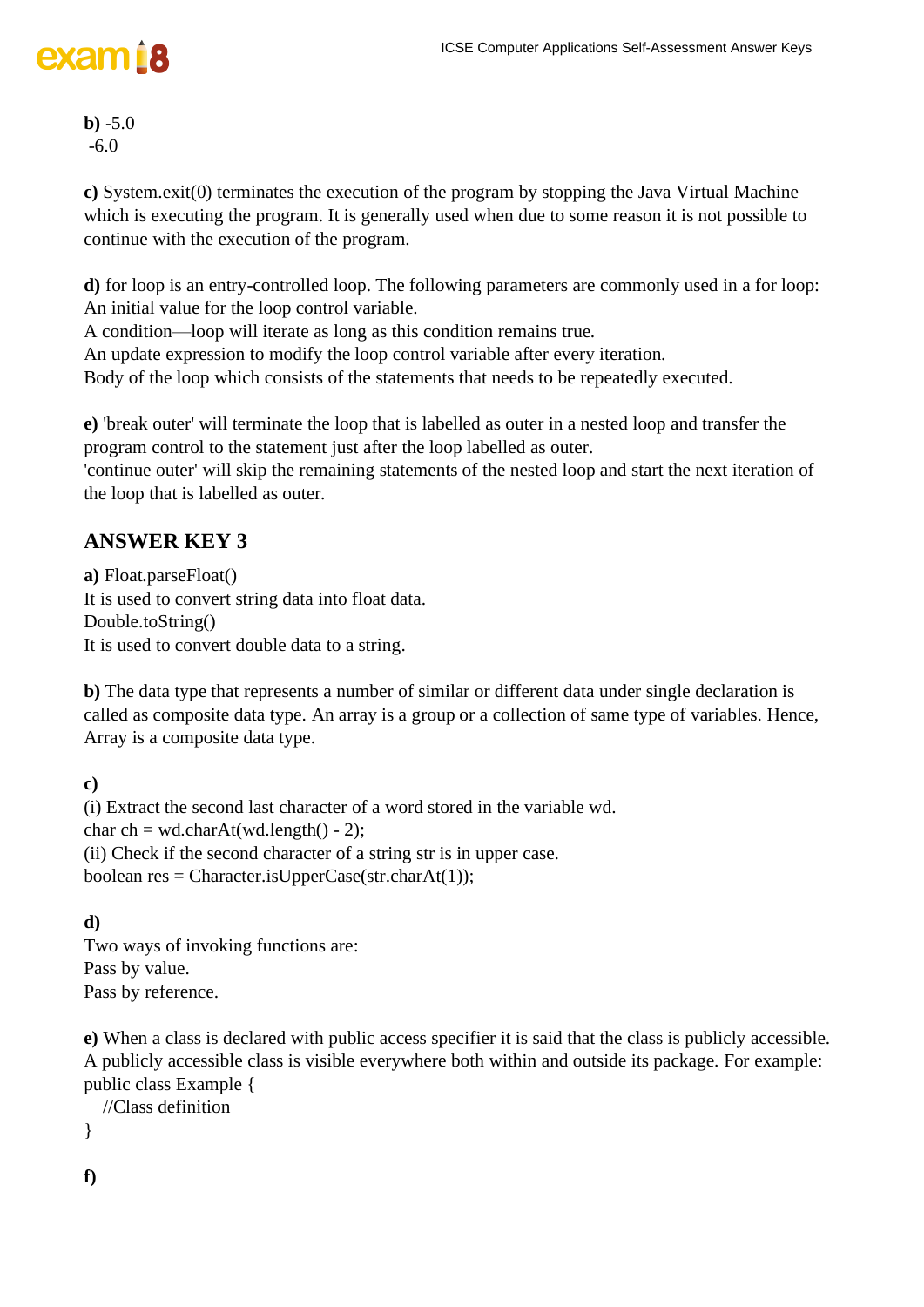(a) Constructor with default argument

Java specification doesn't support default arguments in methods so Constructor with default argument cannot be written in Java.

(b) Parameterised constructor

A Parameterised constructor receives parameters at the time of creating an object and initializes the object with the received values.

(c) Copy constructor

A constructor used to initialize the instance variables of an object by copying the initial values of the instance variables from another object is known as Copy Constructor.

(d) Constructor overloading

The process of using a number of constructors with the same name but different types of parameters is known as Constructor overloading.

### **g)**

 Output  $x = 2$  $y = 2$ 

### **h)**

Below is the syntax of nested loop:

```
for (<initial value>; <test condition>; <update value>) {
   for (<initial value>; <test condition>; <update value>) {
      executable statement(s)
   }
}
```
**i)** A class member declared as protected can be accessed directly by all the classes within the same package and the subclasses of its class even if the subclasses are in different packages. Example:

```
class A {
   protected int amount;
}
class B extends A {
   public void displayAmount() {
      System.out.println("Amount = " + amount);
   }
}
```

```
import java.util.Scanner;
public class Factorial
{
   private int n;
```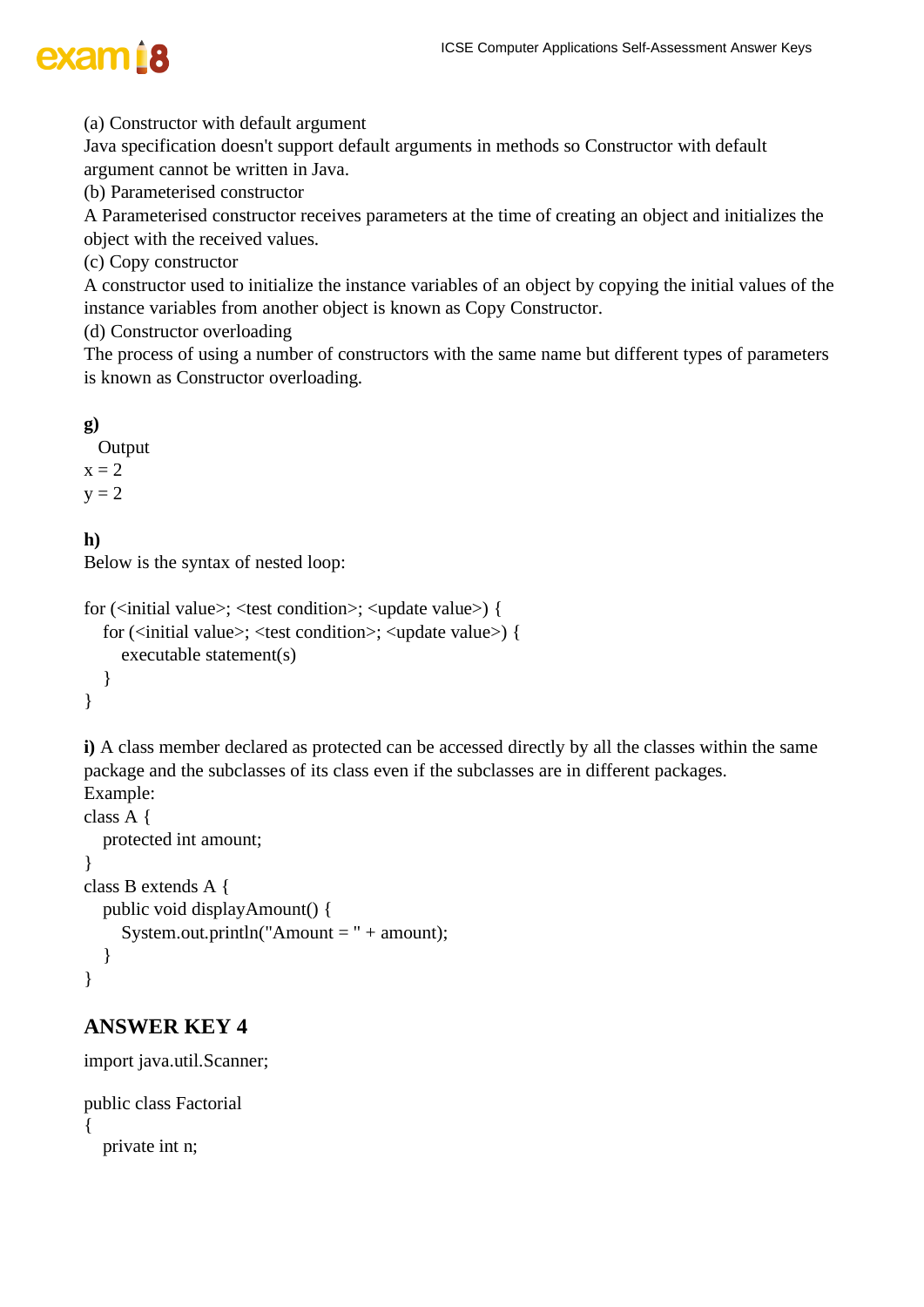```
 public void input() {
     Scanner in = new Scanner(System.in);
      System.out.print("Enter the number: ");
     n = in.nextInt(); }
   public void fact() {
    int f = 1;
     for (int i = 1; i <= n; i++)
       f^* = i:
      System.out.println("Factorial of " + n 
       + " = " + f);
   }
   public static void main(String args[]) {
     Factorial obj = new Factorial();
      obj.input();
      obj.fact();
   }
}
```
### **ANSWER KEY 5**

import java.util.Scanner;

```
public class Laptop
{
   private String name;
   private int price;
   private double dis;
   private double amt;
   public Laptop(String s, int p)
   {
     name = s;
     price = p; }
   public void compute() {
     if (price \leq 25000)
        dis = price * 0.05;else if (price \leq 50000)
        dis = price * 0.075;else if (price \leq 100000)
        dis = price * 0.1; else
        dis = price * 0.15;
```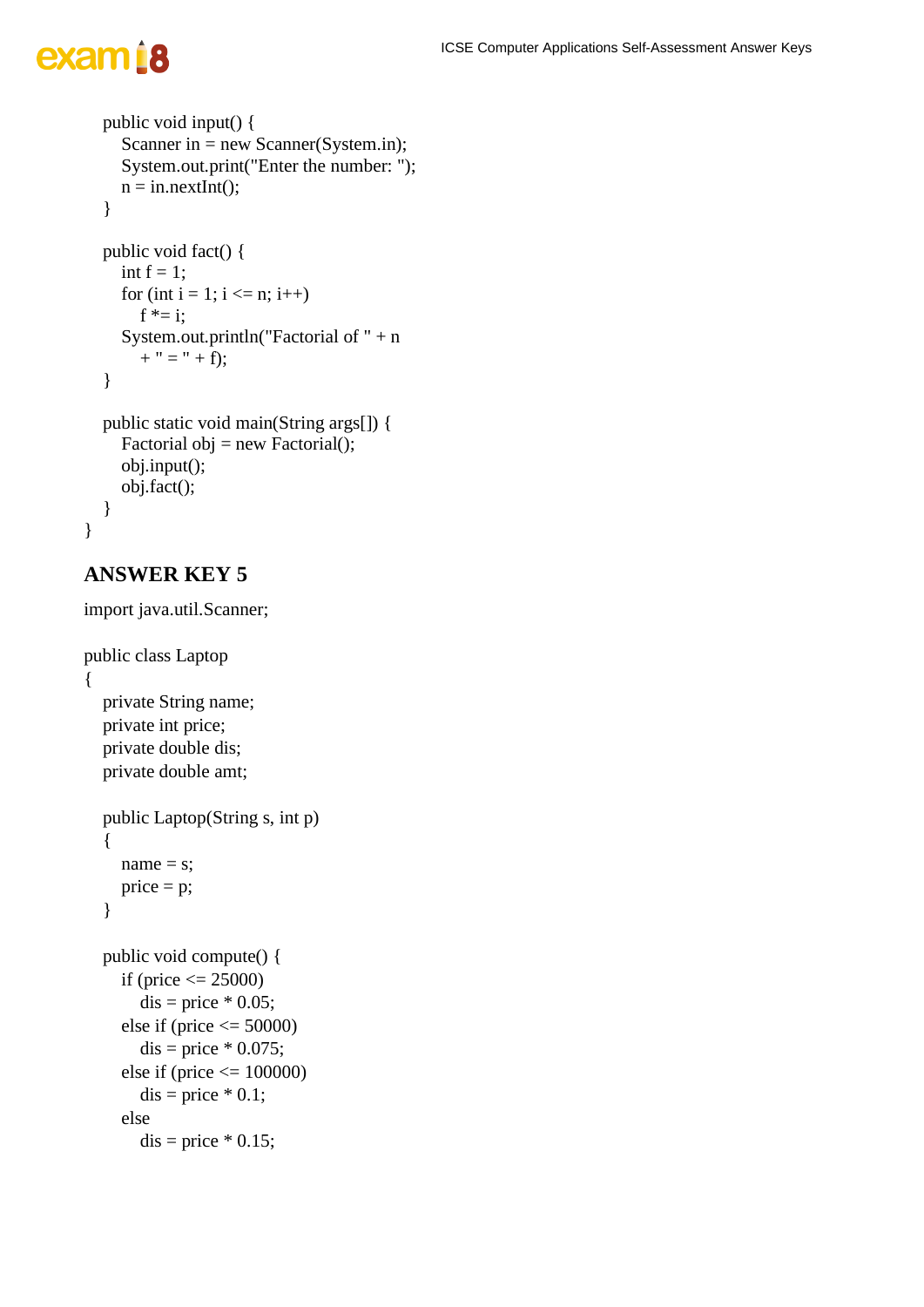#### ICSE Computer Applications Self-Assessment Answer Keys

# exam<sub>18</sub>

```
amt = price - dis; }
 public void display() {
   System.out.println("Name: " + name);
   System.out.println("Discount: " + dis);
   System.out.println("Amount to be paid: " + amt);
 }
 public static void main(String args[]) {
  Scanner in = new Scanner(System.in);
   System.out.print("Enter Customer Name: ");
  String str = in.nextLine;
```
 System.out.print("Enter Price: "); int  $p = in.nextInt()$ ;

```
Laptop obj = new Laptop(str,p);
 obj.compute();
 obj.display();
```

```
}
```
}

```
import java.util.Scanner;
public class KboatArmstrongNumber
{
   public int armstrong(int n) {
     int num = n, cubeSum = 0;
     while (num > 0) {
       int digit = num % 10;
       cubeSum = cubeSum + (digit * digit * digit);num /= 10;
      }
     if (cubeSum == n)
        return 1;
      else
        return 0;
   }
   public static void main(String args[]) {
```

```
Scanner in = new Scanner(System.in);
 System.out.print("Enter Number: ");
```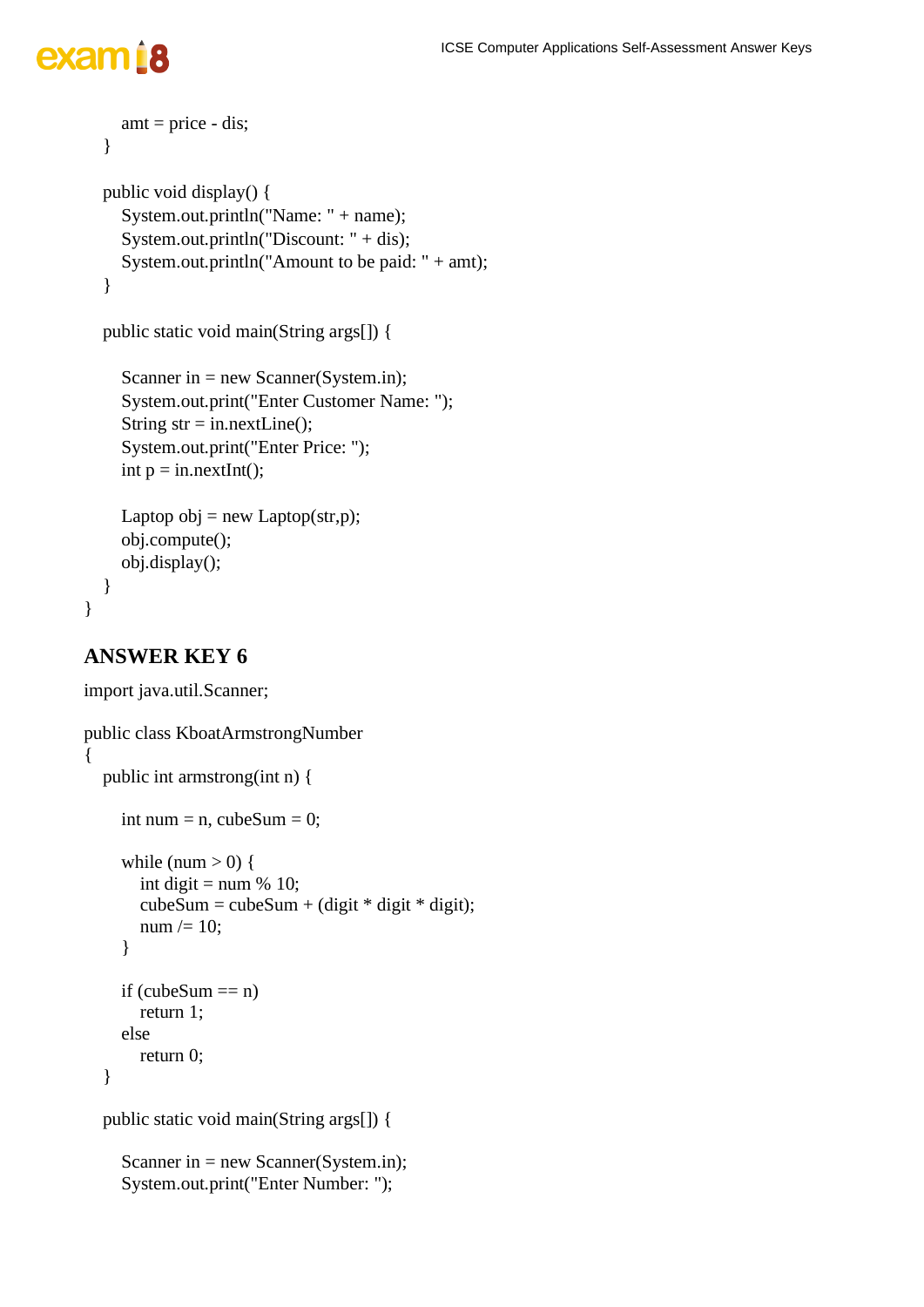```
int num = in.nextInt();
    KboatArmstrongNumber obj = new KboatArmstrongNumber();
    int r = obj.armstrong(num);if (r == 1)System.out.println(num + " is an Armstrong number");
     else
      System.out.println(num + " is not an Armstrong number");
   }
}
```
### **ANSWER KEY 7**

import java.util.Scanner;

```
public class KboatWordsNLetters
{
  public static void main(String args[]) {
    Scanner in = new Scanner(System.in);
     System.out.println("Enter a sentence:");
    String str = in.nextLine;
    int wCount = 0, lCount = 0;
    int len = str.length();
    for (int i = 0; i < len; i++) {
      char ch = str.charAt(i);if (ch =='') wCount++;
       else
          lCount++;
     }
     /*
      * Number of words in a sentence are one more than
      * the number of spaces so incrementing wCount by 1
      */
     wCount++;
    System.out.println("No. of words = " + wCount);
    System.out.println("No. of letters = " + lCount);
   }
```
### **ANSWER KEY 8**

}

import java.util.Scanner;

```
public class KboatEquableTriangle
{
   public static void main(String args[]) {
```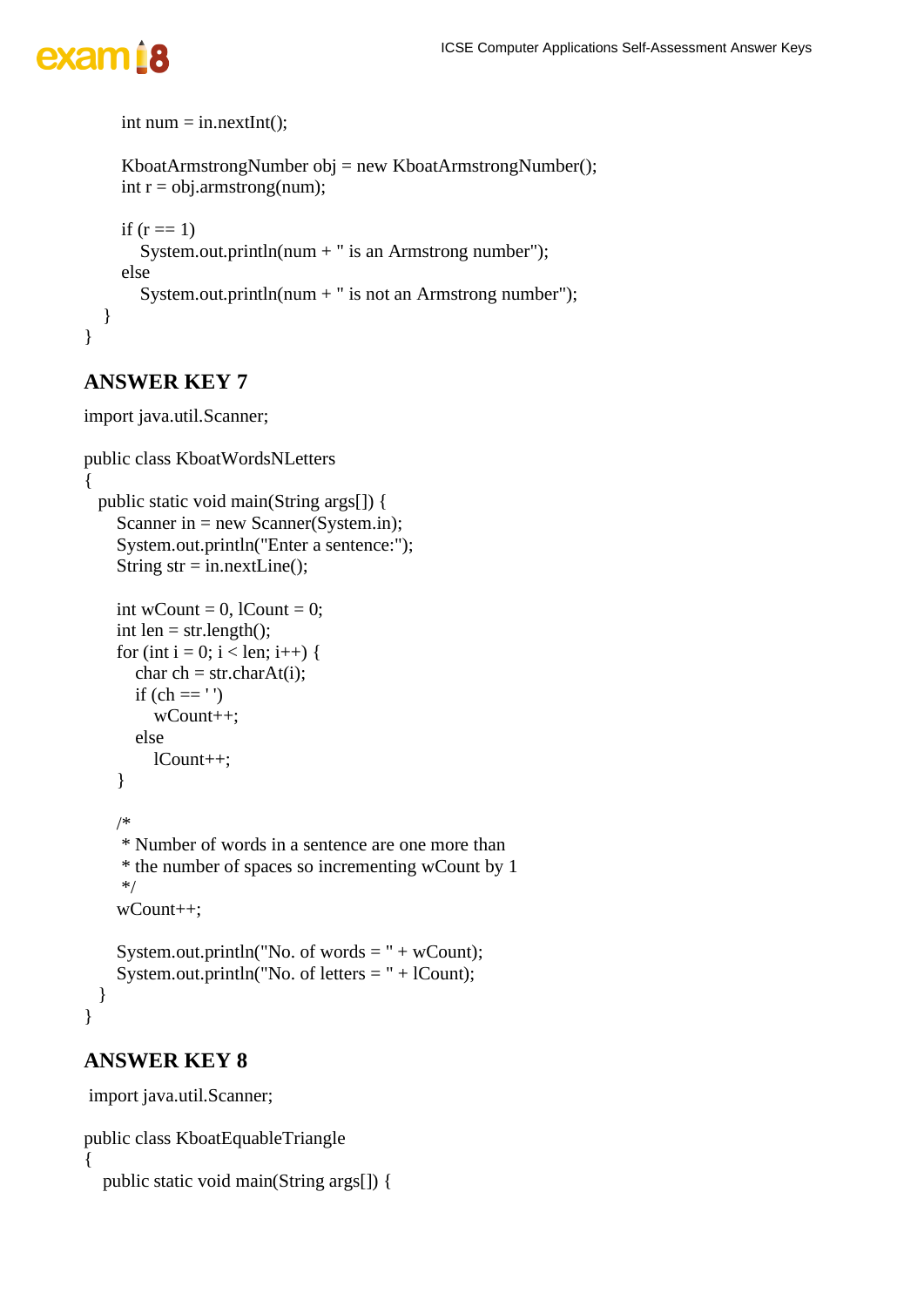```
Scanner in = new Scanner(System.in);
   System.out.println("Please enter the 3 sides of the triangle.");
   System.out.print("Enter the first side: ");
  double a = \text{in.nextDouble}():
   System.out.print("Enter the second side: ");
  double b = in.nextDouble():
   System.out.print("Enter the third side: ");
  double c = in.nextDouble;
  double p = a + b + c;
  double s = p / 2;
  double area = Math.sqrt(s *(s - a) * (s - b) * (s - c));
  if (area == p)
      System.out.println("Entered triangle is equable.");
   else 
     System.out.println("Entered triangle is not equable.");
 }
```
### **ANSWER KEY 9**

```
import java.util.Scanner;
public class KboatSalary
{
   public static void main(String args[]) {
     Scanner in = new Scanner(System.in);
      System.out.print("Enter the Salary: ");
     float salary = in.nextFloat();
     float foodSpend = salary / 2;
     float rentSpend = salary / 15;
     float miscSpend = salary / 10;
     float savings = salary - (foodSpend + rentSpend + miscSpend);
      System.out.println("Money spent on food: " + foodSpend);
      System.out.println("Money spent on rent: " + rentSpend);
      System.out.println("Money spent on miscellaneous: " + miscSpend);
      System.out.println("Money saved: " + savings);
   }
}
```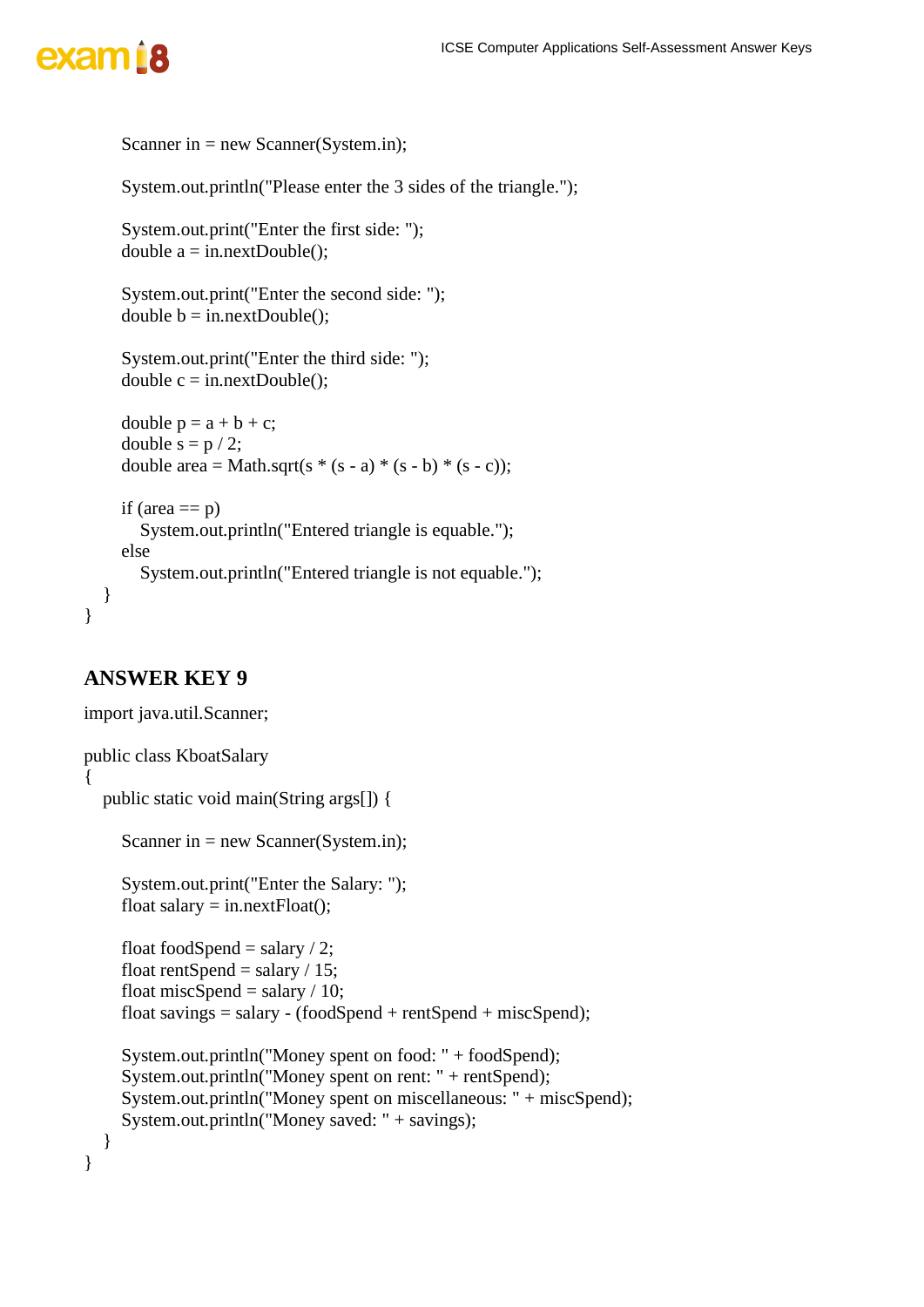# **COMPUTER APPLICATIONS**

### **Answer Keys** to **Self-Assessment** Sample Paper - 4

### **ANSWER KEY 1**

**a)** Accumulator is a variable that is used to add or accumulate a list of items. Counter on the other hand is a variable, which is used to keep track of the number of times an operation is being performed.

**b)** y=33

**c)** A comment is a programmer-readable explanation or annotation in the source code of a computer program.

Types: Single-line comment and Multiline comment

**d).** Data Abstraction is the property by virtue of which only the essential details are displayed to the user.

For example, when we ride a bike, we concentrate only driving rather than how the engine is working according to the different switches, lever, and steering.

**e)** Function prototype is the first line of the function definition that consist of return type function name and the parameter list. Function signature on the other hand only specifies the parameter list.

### **ANSWER KEY 2**

```
a) switch(var)
{
case 1:
System.out.println("good");
break;
case 2:
System.out.println("better");
break;
case 3:
System.out.println("best");
break;
default:
System.out.println("invalid");
}
```
 $h)$  m=3  $n=14$ 

```
c) s=u^*t+1/2.0^*a^*Math.pow(t,2)
```
**d)** Following are the difference between constructor and method.

a. Constructor is used to initialize an object whereas method is used to exhibits functionality of an object.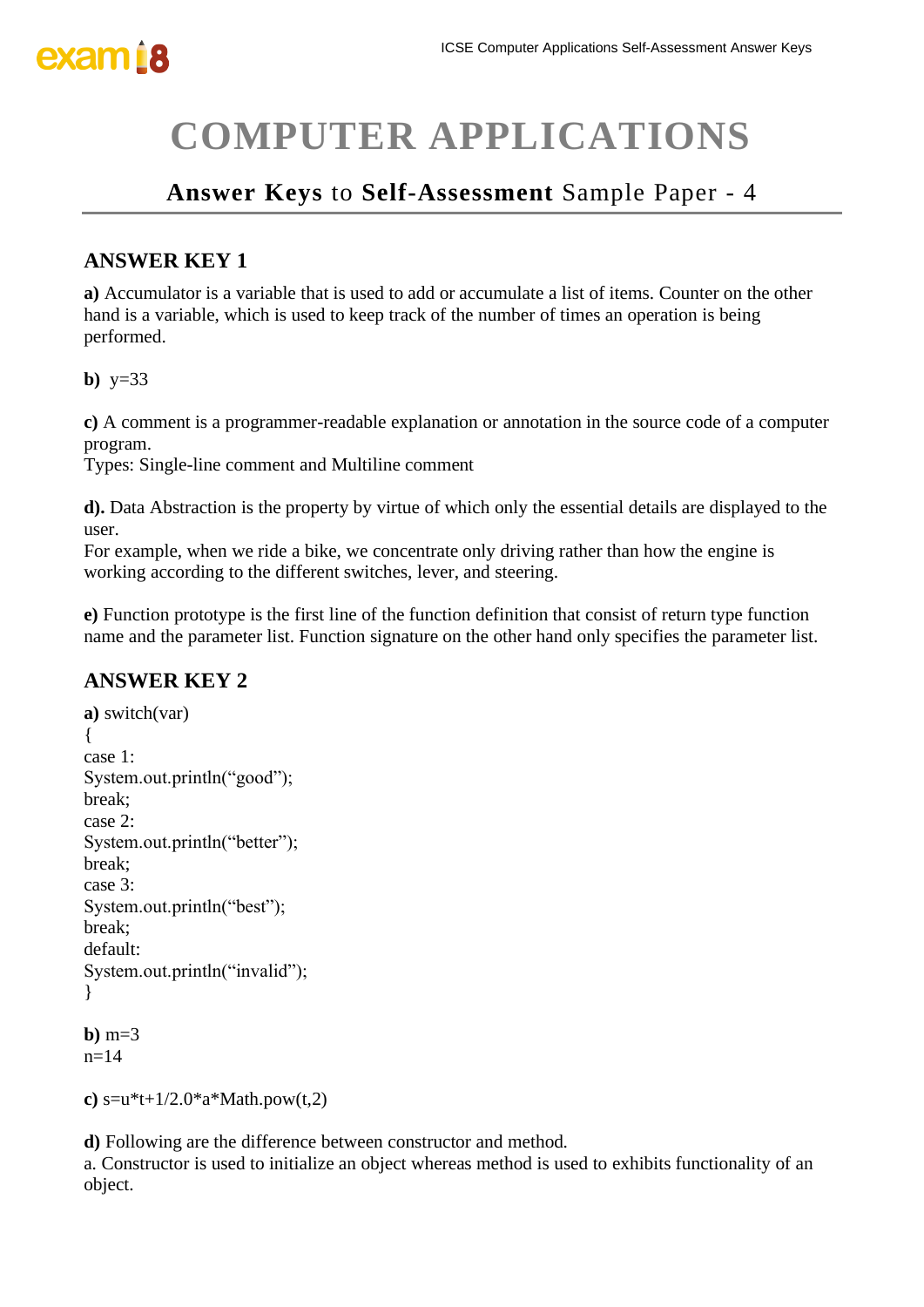

- b. Constructors are invoked implicitly whereas methods are invoked explicitly.
- c. Constructor does not return any value where the method may/may not return a value.

d. In case constructor is not present, a default constructor is provided by java compiler. In the case of a method, no default method is provided.

e. Constructor should be of the same name as that of class. Method name should not be of the same name as that of class.

```
e) Example of how objects are passed as reference:
class PassByReference
{
static void change(Number r)
{
r.a=r.a+5;
r.b=r.b+5:
}
static void call()
{
Number n=new Number(5,6);
System.out.println(n.a+"\t"+n.b);
change(n);
System.out.println(n.a+"\t"+n.b);
}
}
will result in the following output when the call() function is executed:
5 6
10 1
```
### **ANSWER KEY 3**

**(a)** List the variables from those given below that are composite data types. (i) static int x; (ii)  $arr[i] = 10$ ; (Composite) (iii) obj.display(); (Composite) (iv) boolean b; (v) private char chr; (vi) String str; (Composite)

**(b)**

grinds WHEAT

**(c)**  $x = 6.0$ 

 $y = 15.0$ 

#### **(d)**

```
String grade = "";
if(marks \geq 90)
  grade = "A";else if(marks \geq 80)
```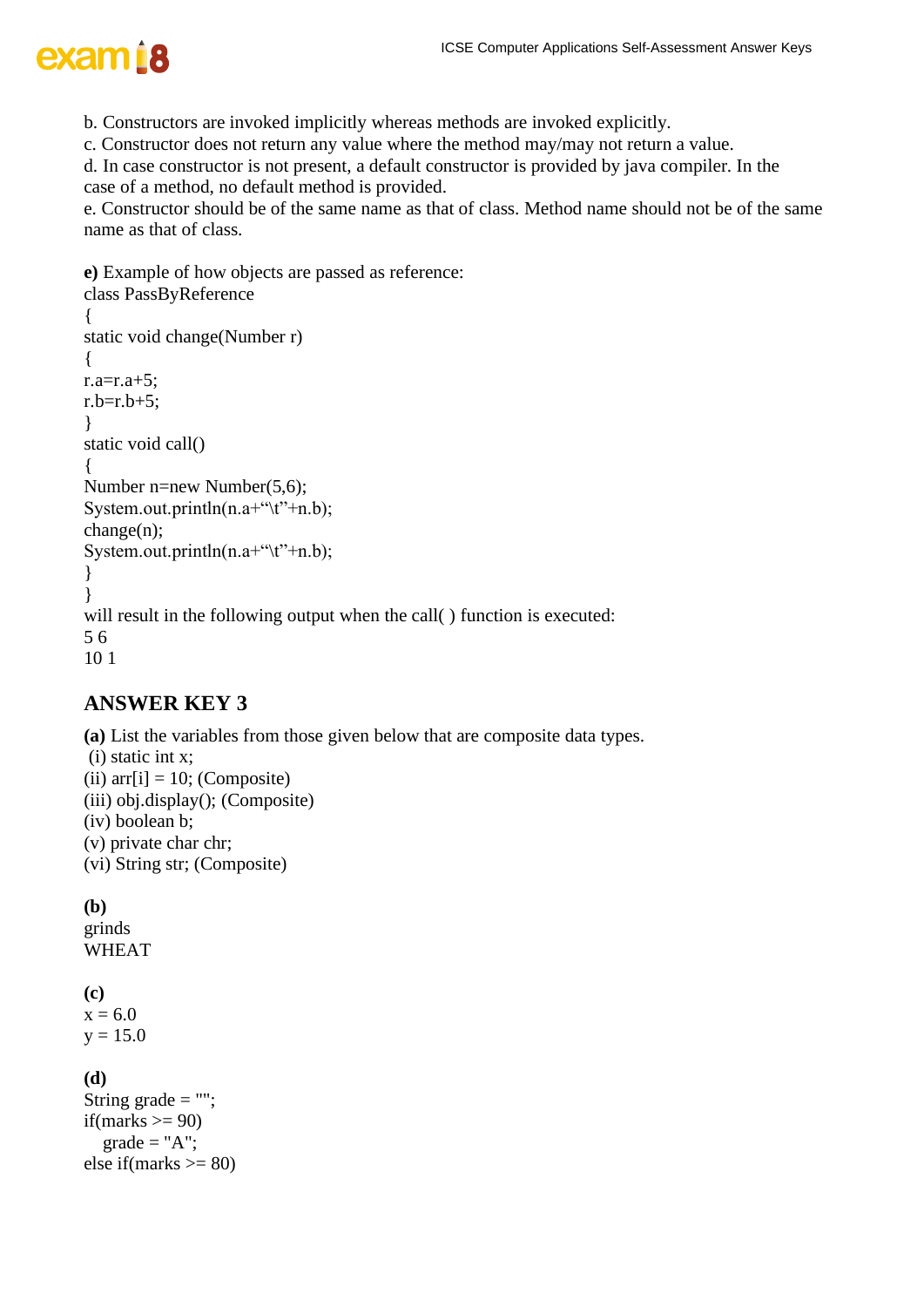#### ICSE Computer Applications Self-Assessment Answer Keys

# exam<sub>18</sub>

```
grade = "B";
else
  grade = "C";(e)
6
4
```
#### **(f)**

```
(i) compareTo()
int
(ii) equals()
Boolean
```
#### **(g)**

characteristic  $= 4$ manissa  $=$  3756

### **(h)**

(i) How many times does the loop execute?

6 times.

(ii) What is the range of possible values stored in the variable number?

The range is 0 to 9.

#### **(i)**

(i) Name the variables for which each object of the class will have its own distinct copy. a and b.

(ii) Name the variables that are common to all objects of the class. x and y.

### **(j)**

 $x = 1001$  $y = 1001.0$ The King said "Begin at the beginning!" to me.

```
import java.util. * ;
class Sol10 {
  static void main() {
  Scanner sc = new Scanner(System. in);
   float tc,
   d,
   ap;
   System.out.println("Enter the total cost of the items: ");
  tc = sc.nextFloat();if (tc \langle 2000 \rangle d = 5 / 100f * tc;
  else if (tc >= 2001 && tc <= 5000) d = 25 / 100f * tc;
  else if (tc >= 5001 && tc <= 10000) 39 Revision Tour II d = 35 / 100f * tc;
```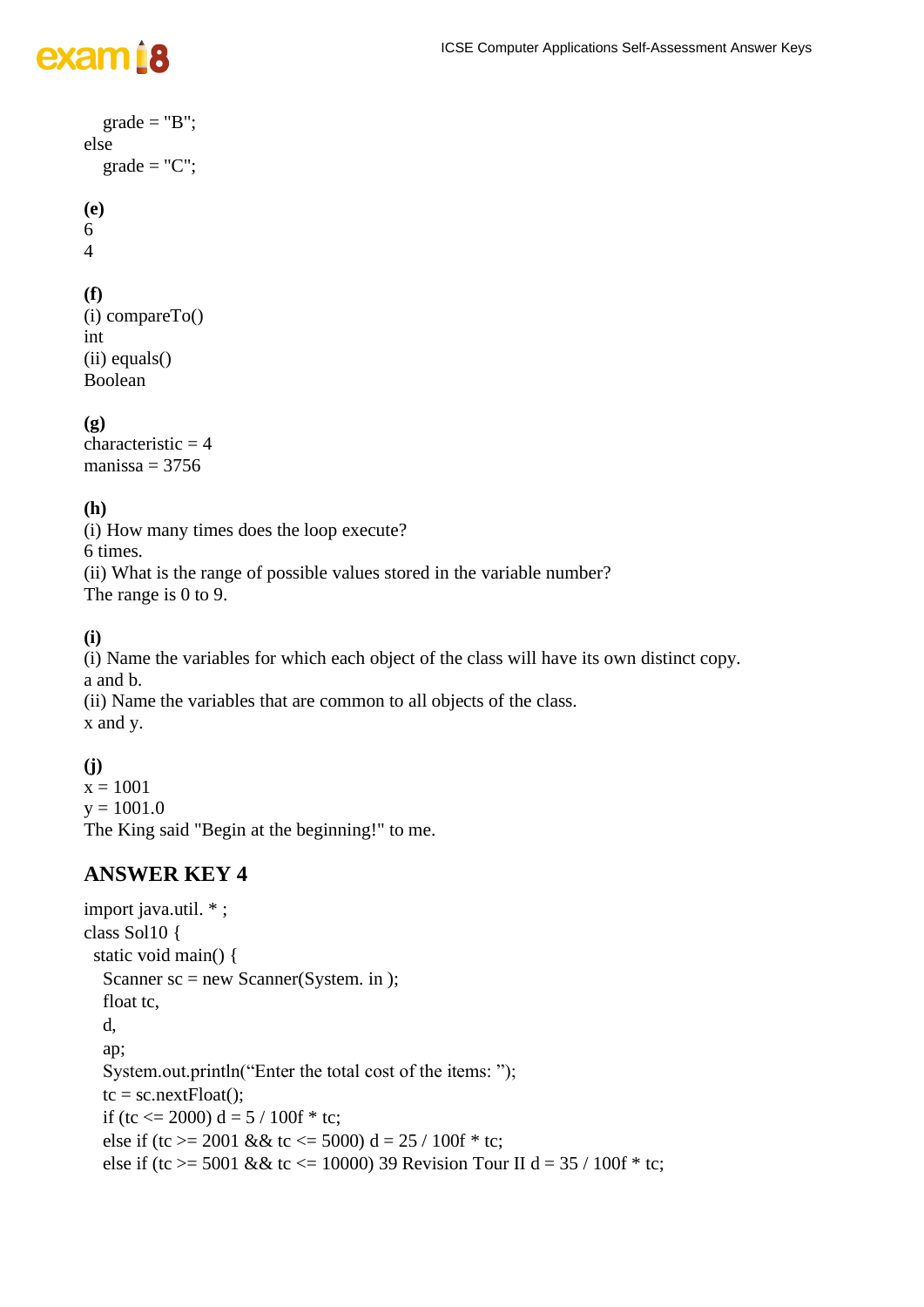```
else d = 50 / 100f * tc;ap = tc - d; System.out.println("Amount Payable: " + ap);
  }
}
```
### **ANSWER KEY 5**

```
import java.util. * ;
class Sol37 {
  static void main() {
  Scanner sc = new Scanner(System. in); int i,
   j,
  f = 0,
   n;
   System.out.println("Enter a number: ");
  n =sc.nextInt();
  for (i = n; i > 0; i \neq 10)f_{++};
  if ((n * n) % (int) Math.pow(10, f) = n) System.out.println("Automorphic Number");
  else if ((n * n * n) \% (int) Math.pow(10, f) = n) System.out.println("Trimorphic Number");
  else if ((3 * n * n) \% (int) Math.pow(10, f) = n) System.out.println("Tri - automorphic
Number");
   else System.out.println("Not Automorhic, Trimorphic or Tri - automorphic Number");
  }
}
```

```
import java.util. * ;
class Q6 {
  static void main() {
  Scanner sc = new Scanner(System. in); int i,
  s = 0,
   ch,
   x;
  float sum = 0;
   System.out.println("M E N U");
   System.out.println("1.First Series");
   System.out.println("2.Second Series");
   System.out.println("Enter your choice: ");
  ch = sc.nextInt(); switch (ch) {
   case 1:
   for (i = 2; i \le 18; i \ne 4)s \neq i - (i + 2);System.out.println("Sum = " + s);
    break;
```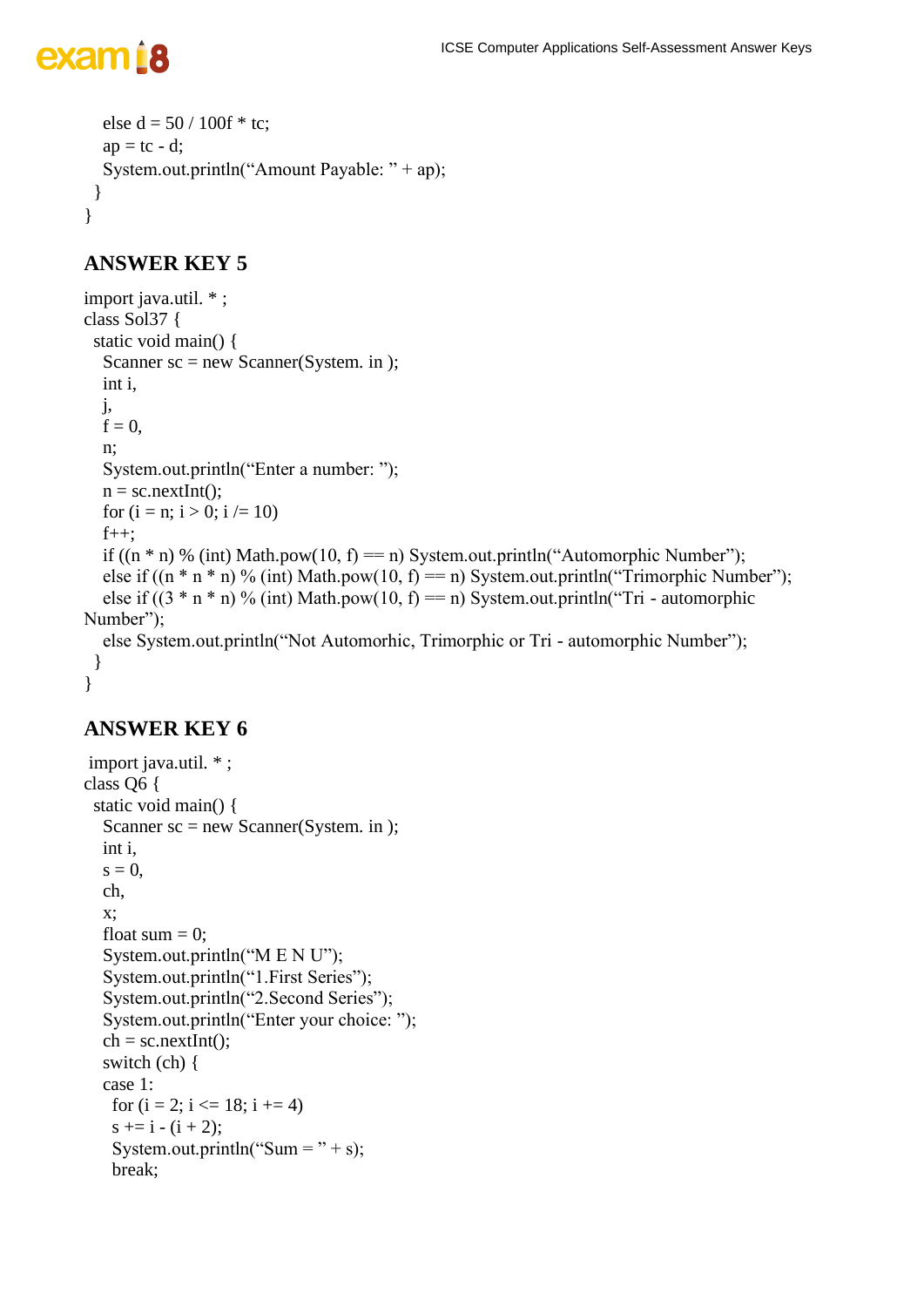}

```
 case 2:
   System.out.println("Enter the value of x:
   ");
  x = sc.nextInt();for (i = 2; i \le 20; i += 3)sum += (float) x / i;
  System.out.println("Sum: " + sum);
   break;
  default:
   System.out.println("Invalid choice ! ");
  }
 }
```
### **ANSWER KEY 7**

```
import java.util. * ;
class Mobike {
  String bno,
  phno,
  name;
  int days;
  double charge;
  void input() {
  Scanner sc = new Scanner(System. in); System.out.println("Enter your bike no.: ");
  bno = sc.nextLine;
   System.out.println("Enter your phone no.: ");
  phno = sc.nextLine(); System.out.println("Enter your name: ");
  name = sc.nextLine(); System.out.println("Enter no.of days taken
  for rent: ");
  days = sc.nextInt(); }
  void display() {
  System.out.println("Bike No.\t\tPhone No.\t\tName\t\tNo.of days\t\tCharge");
  System.out.println(bno + "\t\t" + phno + "\t\t" + name + "\t\t" + days + "\t\t" + charge);
  }
  void calc() {
  if (days \leq 5) charge = days * 500;
  else if (\text{days} > 5 \&\& \text{days} <= 10) \text{ charge} = 5 * 500 + (\text{days} - 5) * 400;else charge = 5 * 500 + 5 * 400 + (days - 10) * 200;
  }
}
```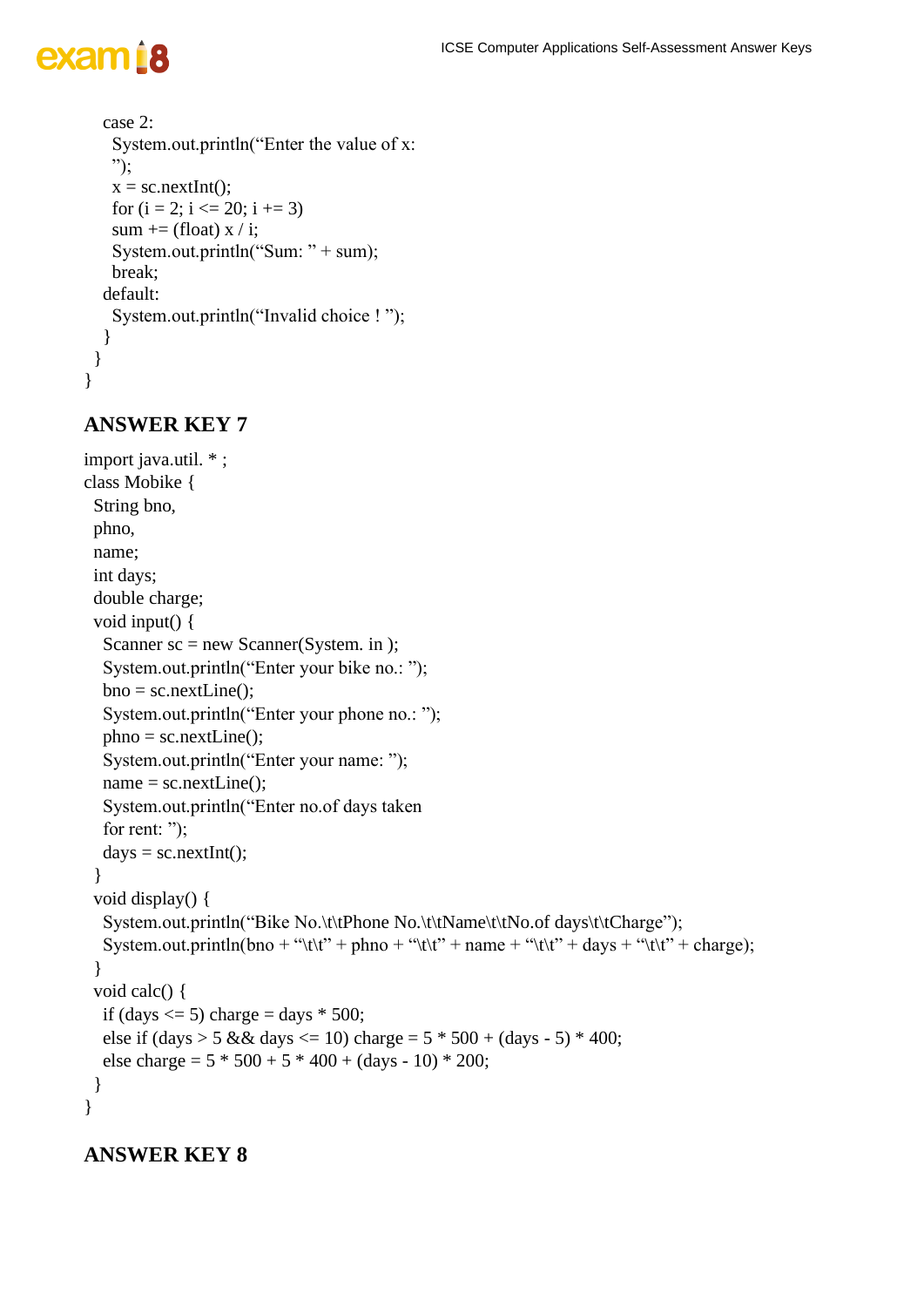#### ICSE Computer Applications Self-Assessment Answer Keys

# exam<sub>18</sub>

```
import java.util. * ;
class Sol3 {
  static boolean isPerfect(int n) {
   int i,
  s = 0:
  for (i = 1; i < n; i++) {
   if (n % i == 0) s += i;
    }
  if (s == n) return true;
   else return false;
 }
  static void main() {
  Scanner sc = new Scanner(System. in );
   int a,
   b;
   System.out.println("Enter 2 numbers: ");
  a = sc.nextInt();
  b = sc.nextInt();
  if (isPerfect(a) == true && isPerfect(b) == true) System.out.println("Both are prefect numbers");
   else System.out.println("Both are not perfect numbers");
  }
```

```
}
```

```
class FourSide {
  int length,
  breadth;
  FourSide(int s) {
  length = breadth = s; }
  FourSide(int l, int b) {
  length = l;
  \text{breadth} = \text{b};
  }
  void compute() {
   int area;
  area = length * breadth;System.out.println("Area: " + area);
  }
  public static void main(String args[]) {
  FourSide ob1 = new FourSide(12);
  FourSide ob2 = new FourSide(17, 6);
   ob1.compute();
   ob2.compute();
  }
}
```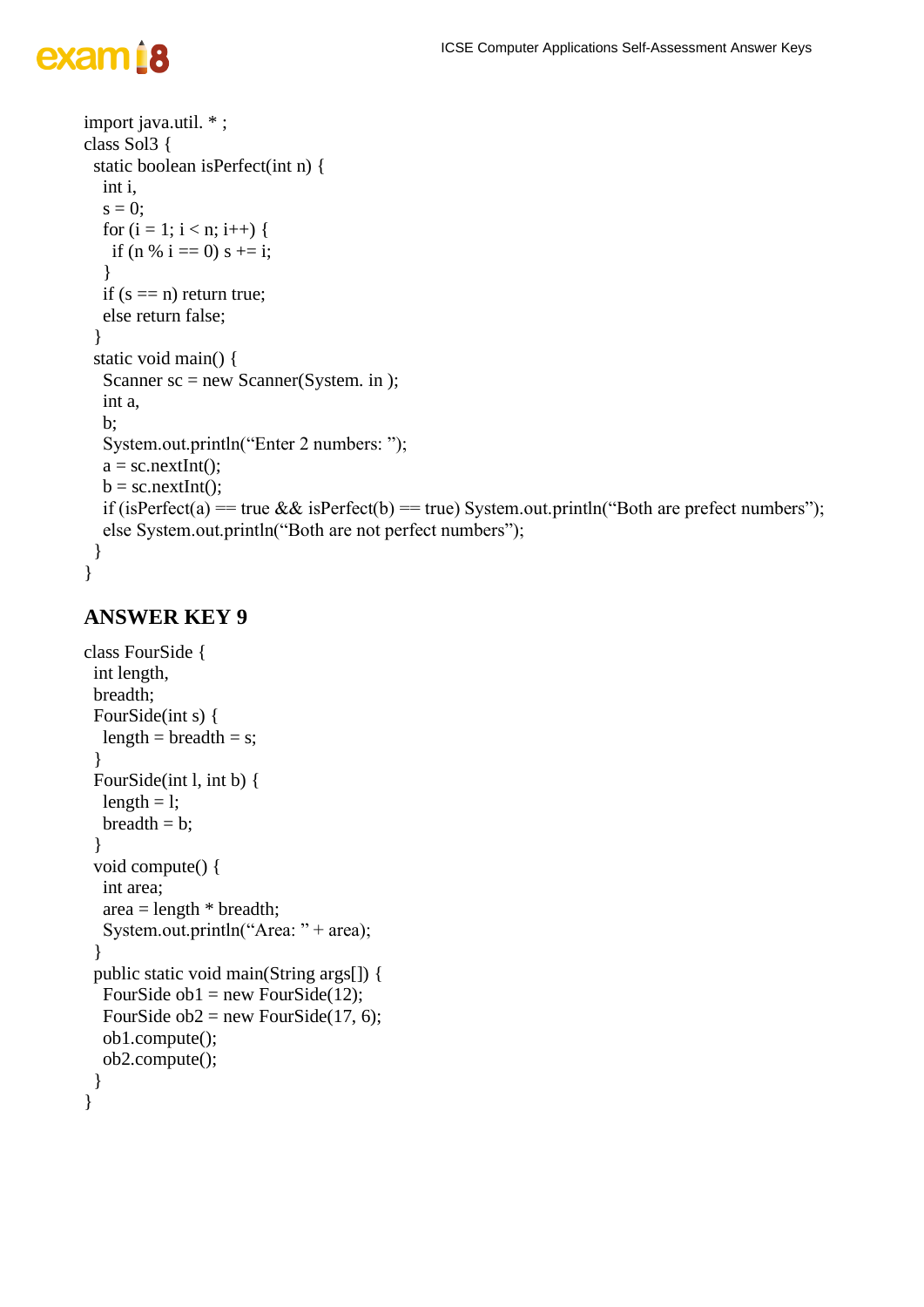# **COMPUTER APPLICATIONS**

### **Answer Keys** to **Self-Assessment** Sample Paper - 5

### **ANSWER KEY 1**

**a)** A Wrapper class is a class whose object wraps or contains a primitive data type. Wrapper classes used in Java- Byte, Short, Integer, Long, Character, Boolean, Float and Double.

**b)** In **pure function** it does not modify the external variable/data outside the scope and results the same output given in the same input. In **impure function** it mutates data/variable outside its lexical scope.

In pure expressions, all the operands are of same type. And in mixed expressions, the operands are of mixed or different data types.

**c)** Type casting is nothing but assigning a value of one [primitive data type](https://www.edureka.co/blog/data-types-in-java/) to another. When you assign the value of one data type to another, you should be aware of the compatibility of the data type. If they are compatible, then [Java](https://www.edureka.co/blog/what-is-java/) will perform the conversion automatically known as Automatic Type Conversion and if not, then they need to be casted or converted explicitly.

**d**) A class is a template or blueprint from which objects are created. So, an object is the instance(result) of a class.

**e)** m=6, n=14

### **ANSWER KEY 2**

```
a) helloworld
5
l
false
```
b) The **nextDouble()** method of **[java.util.Scanner](https://www.geeksforgeeks.org/scanner-class-in-java/)** class scans the next token of the input as a Double. If the translation is successful, the scanner advances past the input that matched. The **hasNextDouble()** method of **[java.util.Scanner](https://www.geeksforgeeks.org/scanner-class-in-java/)** class returns true if the next token in this scanner's input can be interpreted as a Double using the nextDouble() method. The scanner does not advance past any input.

**c)** import keyword is used to import built-in and user-defined packages into our Java program.

**d)** Omitting break statement after a case leads to program execution continuing into the next case and onwards till a break statement is encountered or end of switch is reached. To avoid this, we must use break after each case in a switch statement.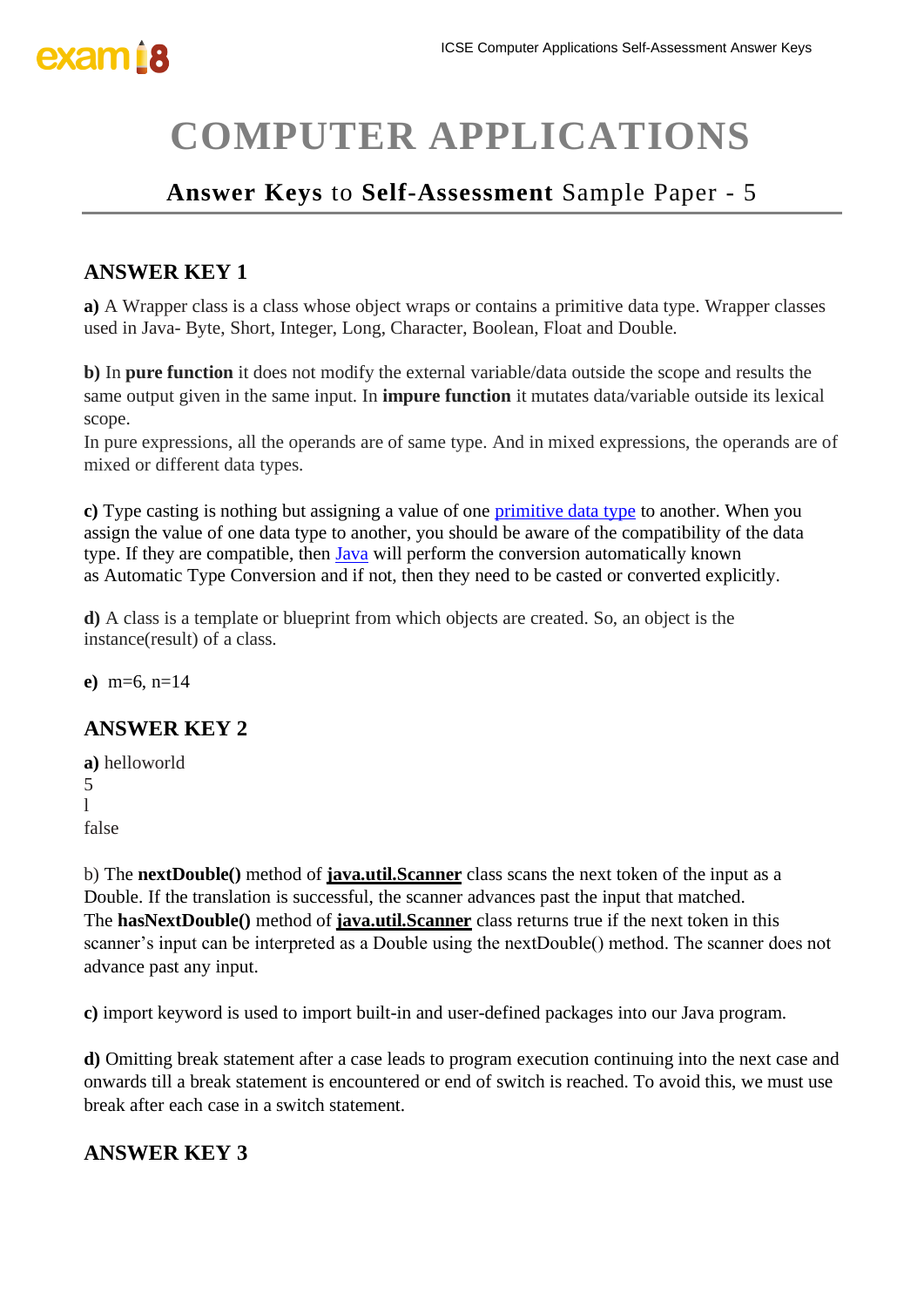

**a**) = operator is used to compare two or more than two objects, If they are referring to the same object then return true, otherwise return false. String is immutable in java. When two or more objects are created without new keyword, then both object refer same value. Double equals operator actually compares objects references.

Java String equalsIgnoreCase() method is much similar to equals() method, except that case is ignored like in above example String object s4 compare to s3 then equals() method return false, but here in case of equalsIgnoreCase() it will return true. Hence equalsIgnoreCase() method is Case Insensitive.\

**b)** To create a package:

Step 1: Select the Edit menu and select the New Package… option.

Step 2: Enter the name of the package in the 'Create New Package' dialog and hit the 'OK' button.

**c) (Math.sqrt(3) \* a \* a) / 4 Math.cbrt(m**  $*$  **n)** + (**m**  $*$  **Math.pow(n, 3)**)

**d)** In Call by Value method value of actual parameter are copied into the formal parameter that is the function creates its own copy of argument values and works on this value whatever change takes place are not reflected back to the original own actual variable or parameter because function does not have access to the original variables this type of calling is useful if original values are not to be modified.

| $e)$ 11               |  |
|-----------------------|--|
| 12                    |  |
| 13                    |  |
| 14                    |  |
| 15                    |  |
| 16                    |  |
|                       |  |
| $f)$ 0                |  |
| $\overline{0}$        |  |
| $-2$                  |  |
| $-6$                  |  |
| $-12$                 |  |
| Loop executes 5 times |  |

**g**) grade=(avg>= 40 && avg<=100) ?'P' : 'F';

**h)**

| No. | throw                                                           | throws                                                  |
|-----|-----------------------------------------------------------------|---------------------------------------------------------|
|     | Java throw keyword is used to explicitly<br>throw an exception. | Java throws keyword is used to declare an<br>exception. |
| 2)  | Checked exception cannot be propagated<br>using throw only.     | Checked exception can be propagated with<br>throws.     |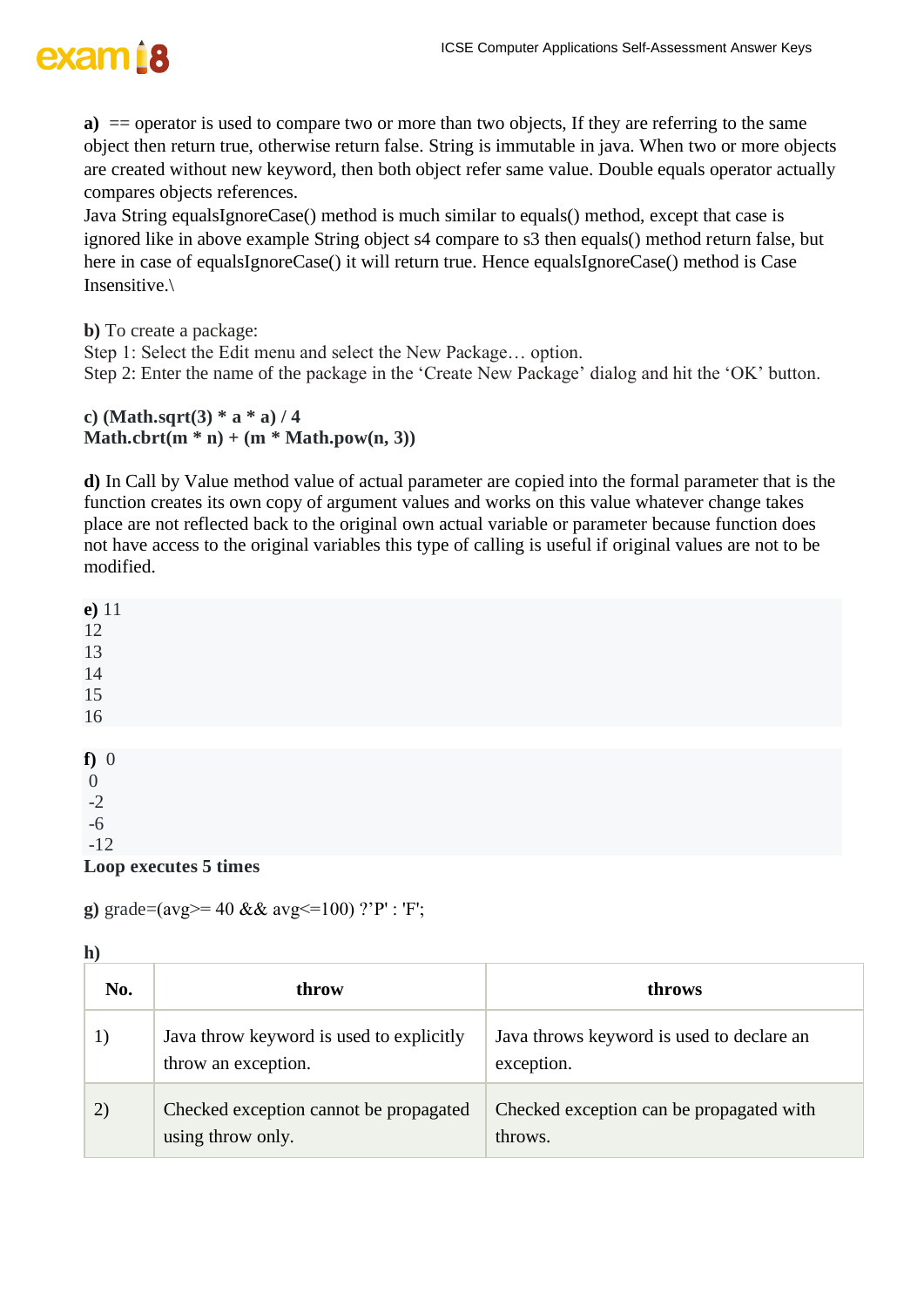| 3) | Throw is followed by an instance.     | Throws is followed by class.                                                                         |
|----|---------------------------------------|------------------------------------------------------------------------------------------------------|
| 4) | Throw is used within the method.      | Throws is used with the method signature.                                                            |
| 5) | You cannot throw multiple exceptions. | You can declare multiple exceptions e.g.<br>public void method()throws<br>IOException, SQLException. |

**i)** Boolean chk(int x, int y){ return x>y ? True : false; }

### **ANSWER KEY 4**

#include  $\lt$  iostream  $>$  #include  $\lt$  string  $>$  using namespace std;

class student {

char s\_name[50];

int s\_rno;

float s\_marks[5];

char s\_stream[25];

void assign() {

```
float average = this \rightarrowavg();
```

```
if (average > 70 && average < 76) strncpy(stream, "Civil", 25);
```
else if (average  $> 75$  && average  $< 81$ ) strncpy(stream, "Chemical", 25);

else if (average > 80 && average < 86) strncpy(stream, "Electrical", 25);

```
else if (average > 85 && average < 91) strncpy(stream, "Mechanical", 25);
```

```
else if (average > 90 & & average < 96) strncpy(stream, "Electronics", 25);
```

```
 else if (average >= 96) strncpy(stream, "Computer Science", 25);
```

```
 else strncpy(stream, "No stream", 25);
```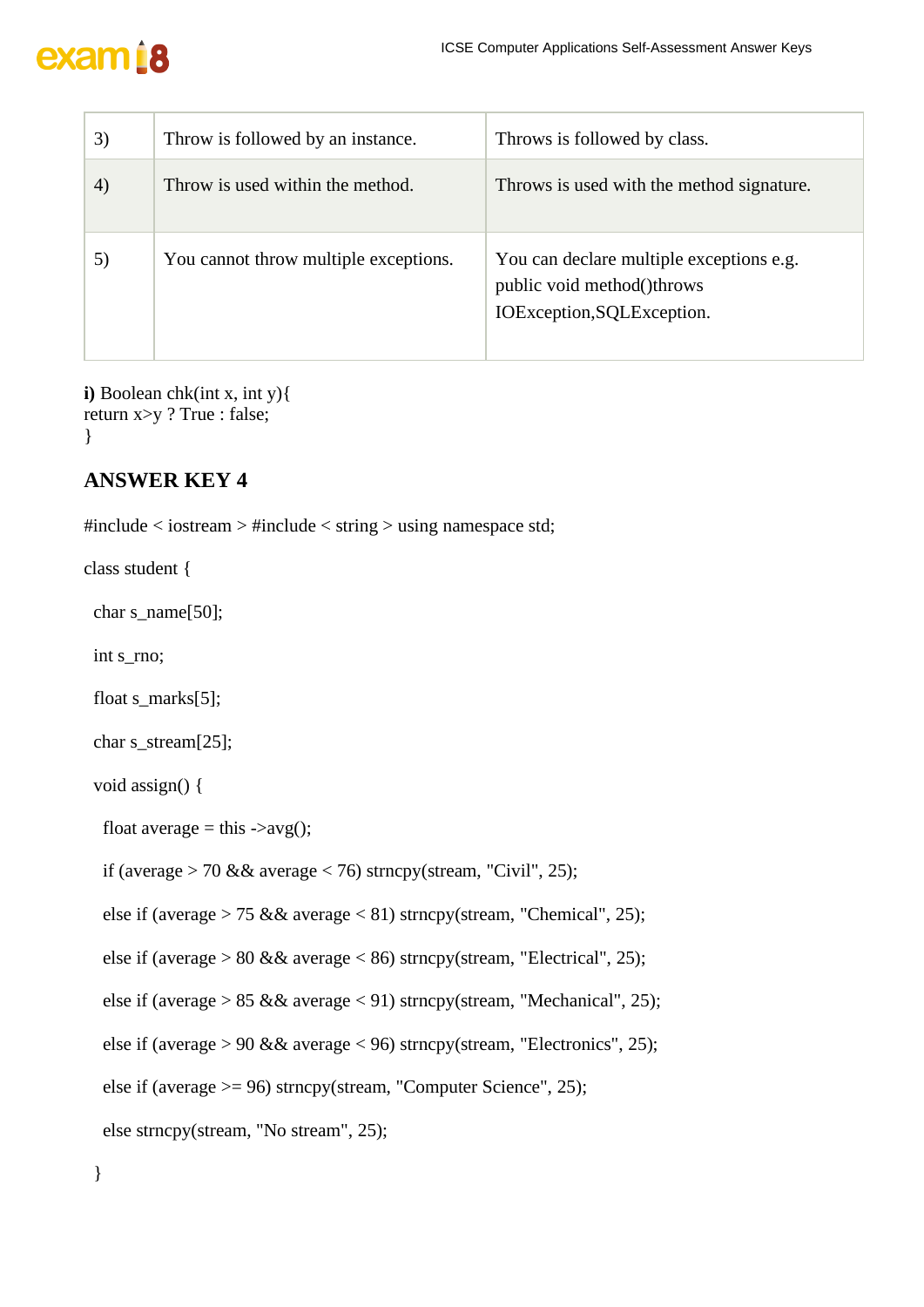# exam<sup>18</sup>

```
 public: student() {};
 student(student & r) {
 rno = r.rno;for (int i = 0; i < 5; i++, marks[i] = r.marks[i]);
 strncpy(stream, r.stream, 25);
  strncpy(name, r.name, 50);
 }
 void input() {
  cout << "Enter roll no\n";
 \sin \gg rno;
 cin.ignore(1, \ln);
  cout << "ENter name\n";
  cin.getline(name, 50);
 cout << "Enter marks in five subjects\n";
 for (int i = 0; i < 5; i++, cin >> marks[i]);
  assign();
 }
 void display() {
 cout << "\nROll no: " << rno << endl;
  cout << "Name: " << name << endl;
 cout << "Average : " << student::avg() << " % " << endl;
  cout << "Stream: " << stream << endl;
 }
 float avg() {
 float average = 0;
```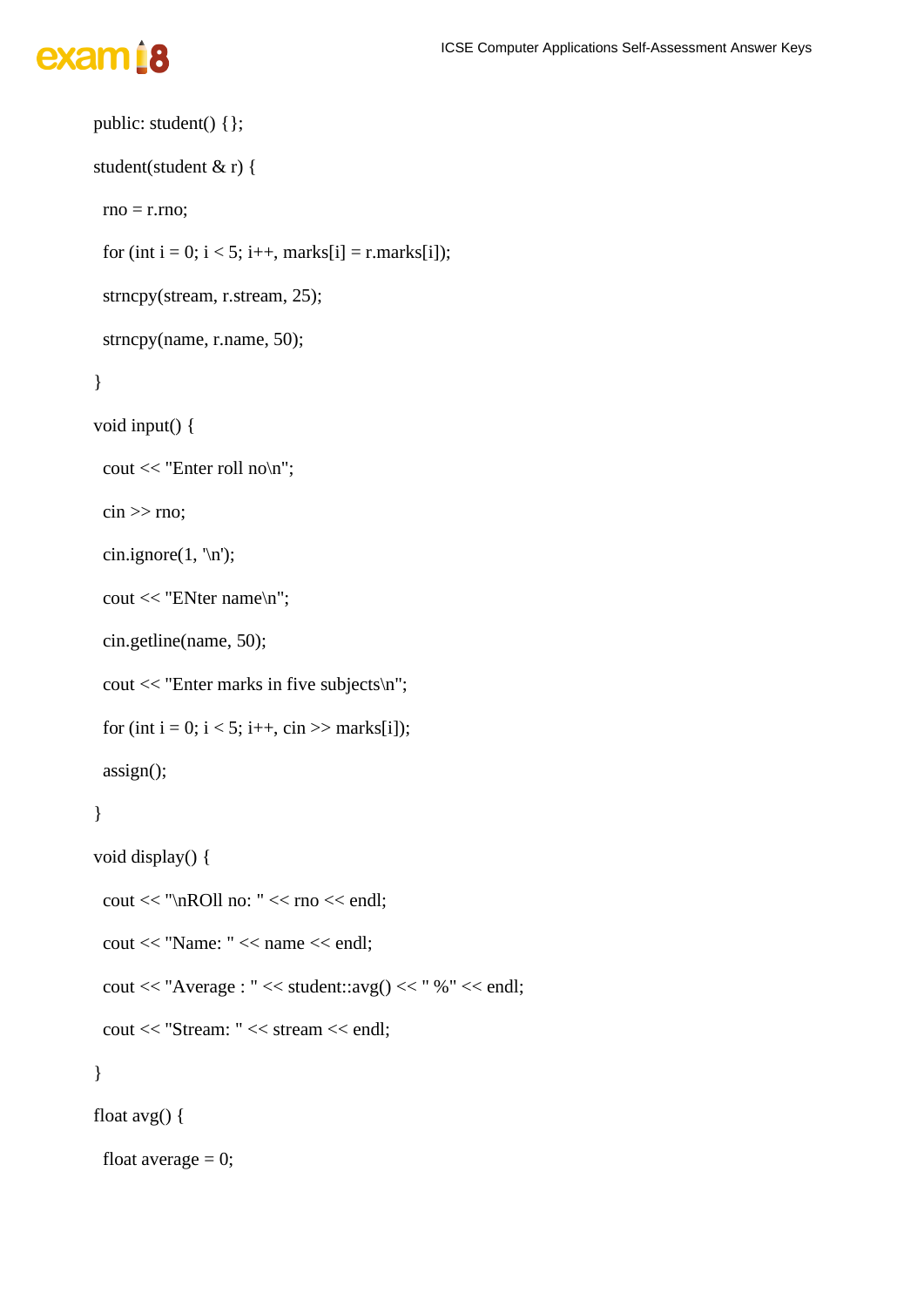```
for (int i = 0; i < 5; i++, average += marks[i]);
```

```
average / = 5;
```

```
 cout << "FUNCTION AVERAGE(): AVG= " << average << endl; //Diagnostic message
```
return (average);

### }

```
 void search(student * , int n);
```
#### };

```
void student::search(student * a, int n) {
```
int  $i = 0$ ;

int found  $= 0$ ;

char nm[50];

```
cin.ignore(1, \ln);
```

```
 cout << "ENter name to search\n";
```

```
 cin.getline(nm, 50);
```

```
while (i < n \&\& (!found)) {
```

```
if (strcmp(nm, a[i]).name) == 0) {
```

```
found = 1;
```

```
 }
```

```
 i++;
```
### }

```
 if (found) a[i].display();
```

```
 else cout << "NOT FOUND\n\n";
```

```
void highavg(student * stud, int n) {
```

```
\text{cout} \ll n \ll \text{endl};
```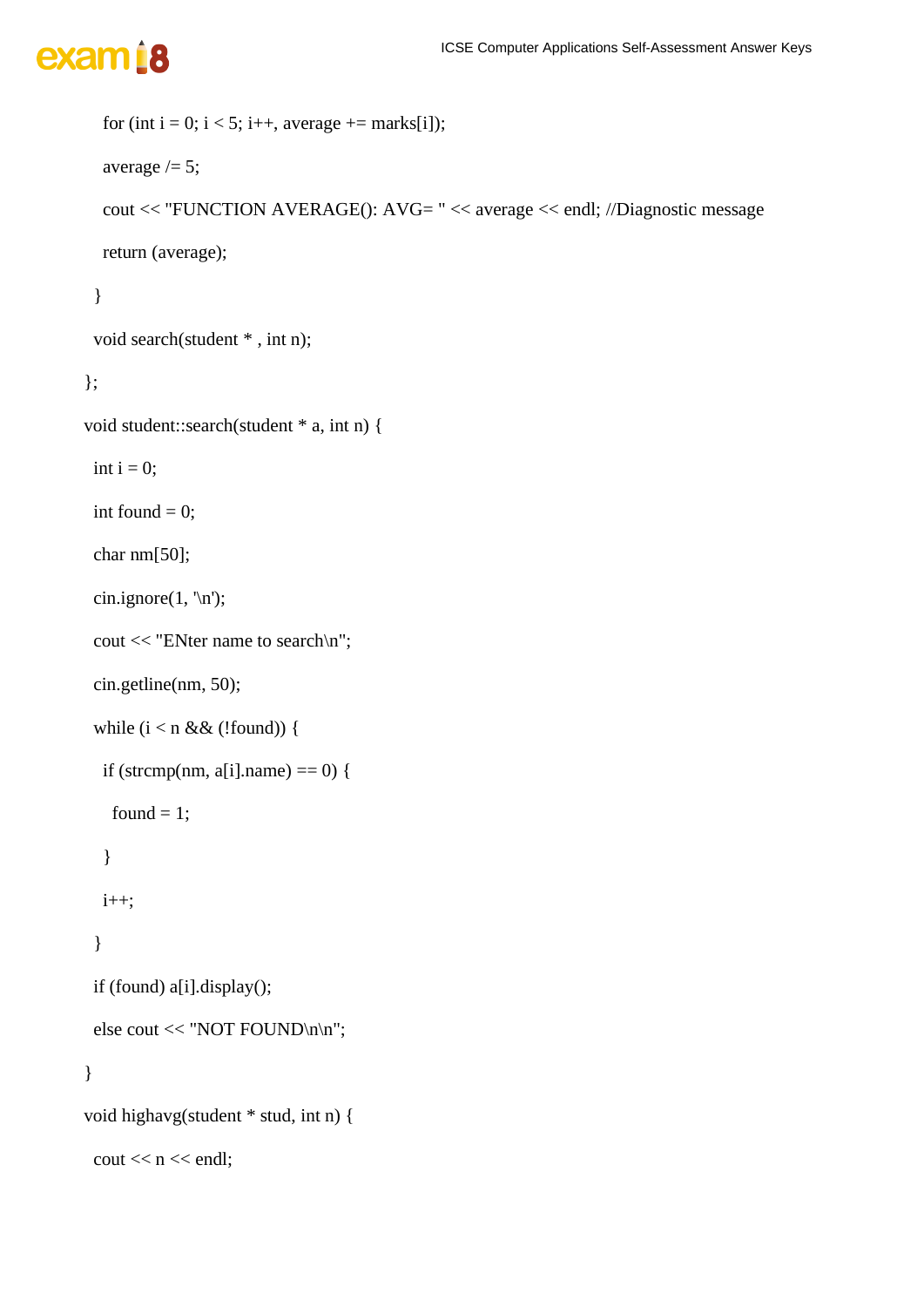```
float max = stud[0].avg();
int p = 0;
for (int i = 1; i < n; i++) {
 if (max < stud[i].avg() {
  max = stud[i].avg();p = i;
  }
 }
```
### **ANSWER KEY 5**

```
import java.util. * ;
class dr {
  static void main(long n) {
  Scanner scr = new Scanner(System. in );
```
System.out.println("enter");

```
String s[] = new String [25];
```
 $long a[] = new long[25];$ 

int i;

for  $(i = 0; i \le 24; i++)$  {

```
s[i] = scr.nextLine();
```

```
int high = 24;
int low = 0;
while \text{(low} < \text{high}) {
 int mid = \left(\text{low} + \text{high}\right) / 2;
```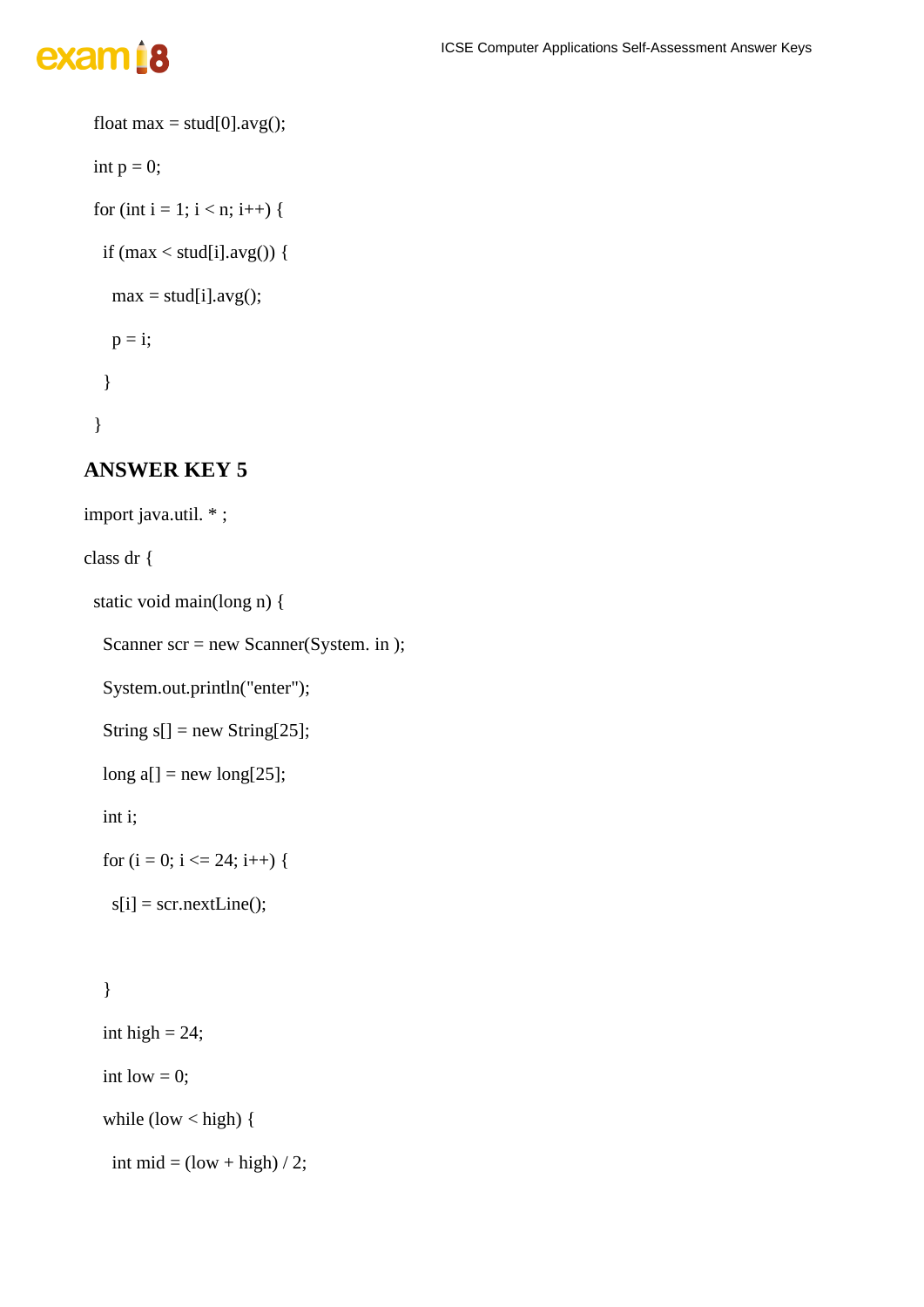# exam<sup>18</sup>

```
if (n == a[\text{mid}]) {
   System.out.println(a[mid] + s[mid]);
  } else if (n > a[mid]) {
   low = mid + 1;} else if (n < mid) {
   high = mid -1;
   }
  }
 }
```
### **ANSWER KEY 6**

```
import java.util. * ;
class Q6 {
  static void isComposite(int n) {
   int i,
  c = 0;for (i = 1; i \leq n; i++) {
    if (n % i = 0) c++;
    }
  if (c > 2) System.out.println("Composite number");
   else System.out.println("Not a Composite number");
  }
  static void smallest(int n) {
   int i,
   d,
  min = 0;for (i = n; i > 0; i = i / 10) {
    d = i \, \frac{\omega}{6} \, 10;if (min == 0) min = d;
    if (d < min) min = d;
    }
```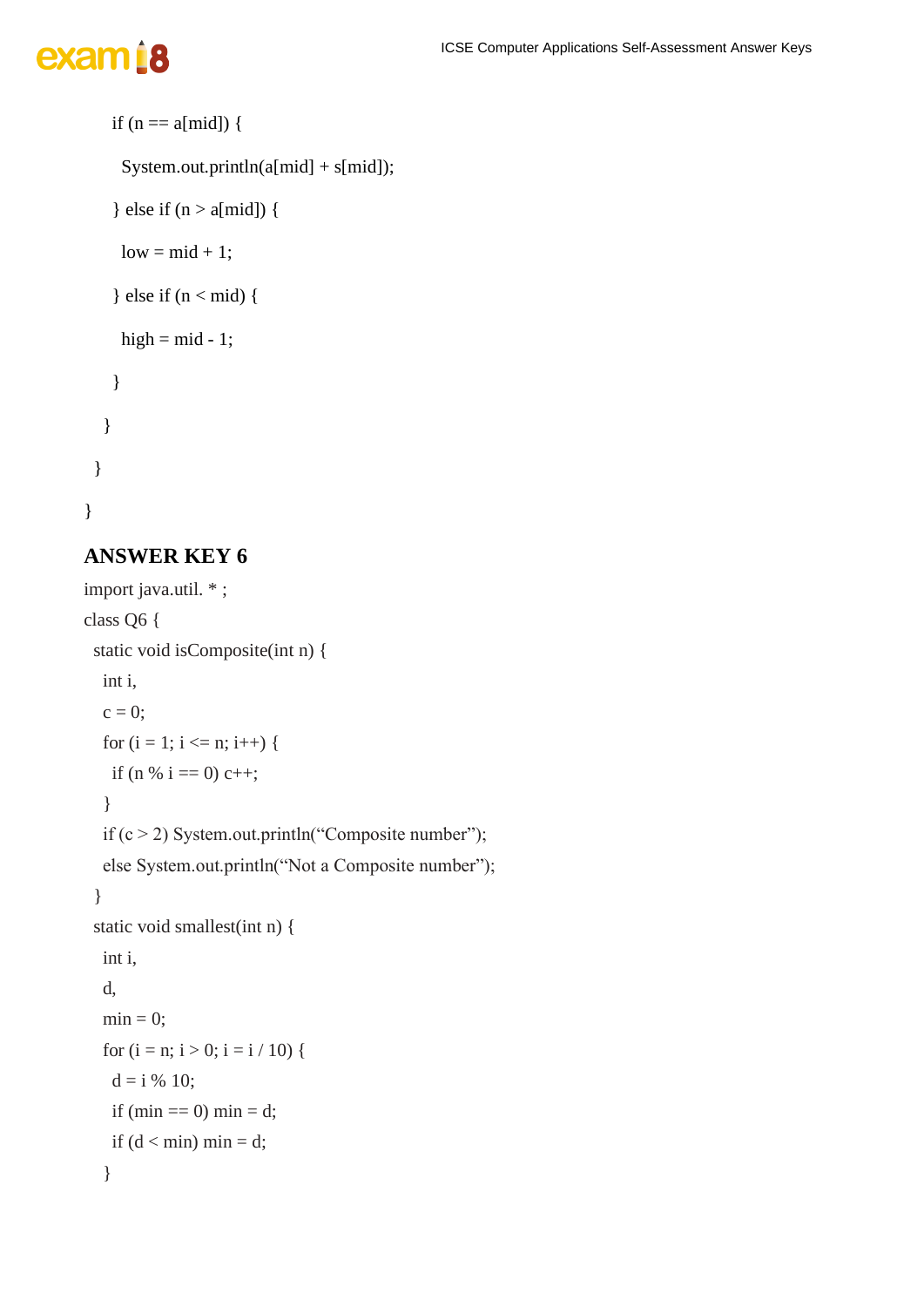```
 }
  static void main() {
  Scanner sc = new Scanner(System. in); int i,
   n,
   r,
   ch,
   d;
   System.out.println("M E N U");
   System.out.println("1.Composite Number");
   System.out.println("2.Smallest digit in a number");
   System.out.println("Enter your choice: ");
  ch = sc.nextInt();
   switch (ch) {
   case 1:
    System.out.println("Enter a number:
    ");
   n =sc.nextInt();
    isComposite(n);
    break;
   case 2:
    System.out.println("Enter a number:
    ");
   n =sc.nextInt();
   smallest(n);
    break;
   default:
    System.out.println("Invalid choice ! ");
   }
  }
}
ANSWER KEY 7
```
System.out.println("Smallest digit: " + min);

import java.util.Scanner;

public class Q7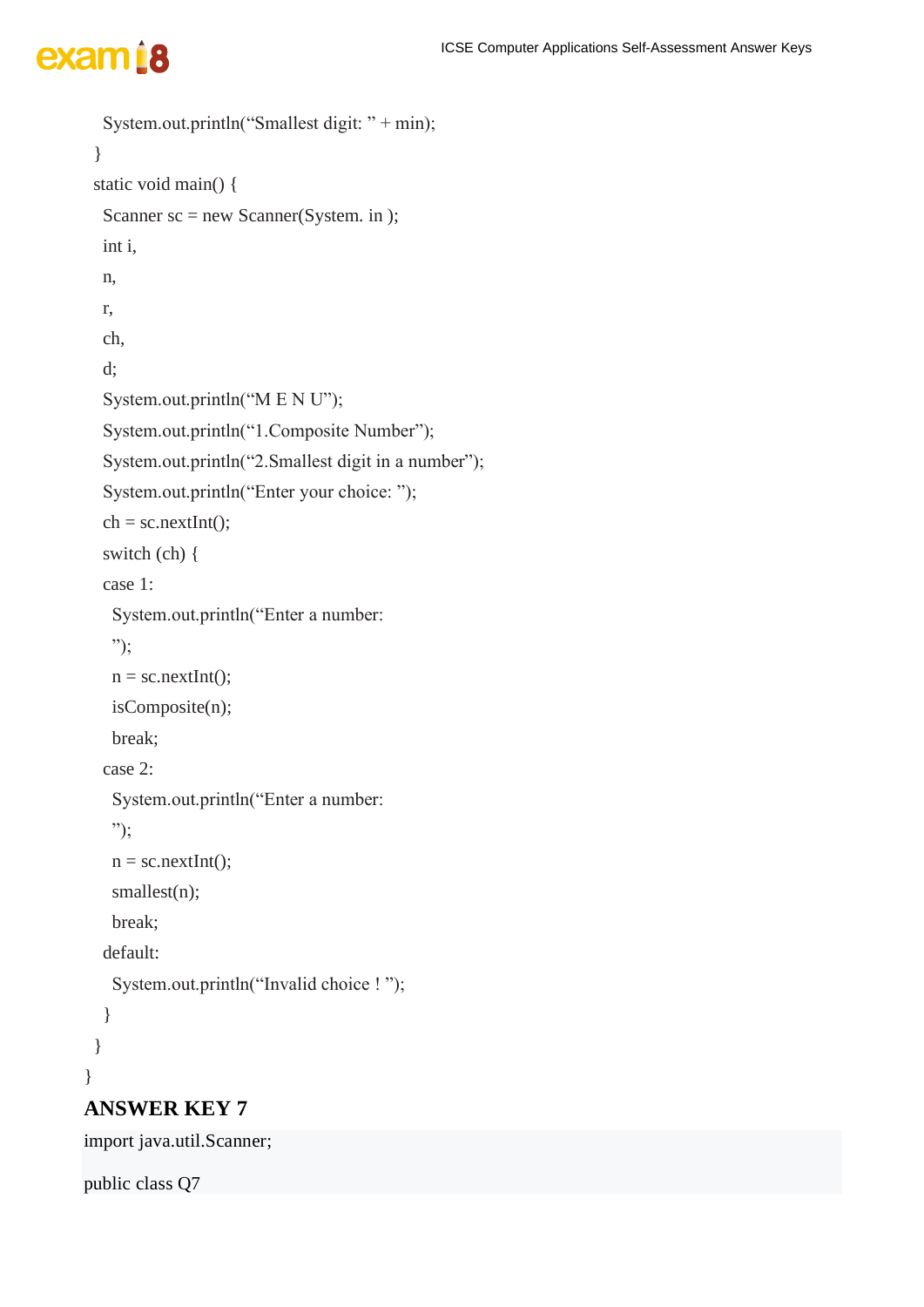```
{
   public static void main(String args[]) {
    Scanner in = new Scanner(System.in);
     System.out.println("Enter the number: ");
    int num = in.nextInt();
    int copyNum = num;
    int revNum = 0;
    while(copyNum != 0) {
       int digit = \text{copyNum } \% 10;
       copyNum /= 10;
       revNum = revNum * 10 + digit;
     }
    if (revNum == num)
        System.out.println("A Palindrome number");
     else
        System.out.println("Not a Palindrome number");
   }
}
```
### **ANSWER KEY 8**

import java.util.Scanner;

```
public class KboatResistance
{
   public static void main(String args[]) {
     Scanner in = new Scanner(System.in);
      System.out.println("1. Series");
      System.out.println("2. Parallel");
      System.out.print("Enter your choice: ");
     int choice = in.nextInt();
     boolean is Choice Valid = true:
      System.out.print("Enter r1: ");
     double r1 = in.nextDouble;
      System.out.print("Enter r2: ");
     double r2 = in.nextDouble;
     double eqr = 0.0;
      switch (choice) {
        case 1:
          eqr = r1 + r2; break;
        case 2:
          eqr = (r1 * r2) / (r1 + r2); break;
        default:
```